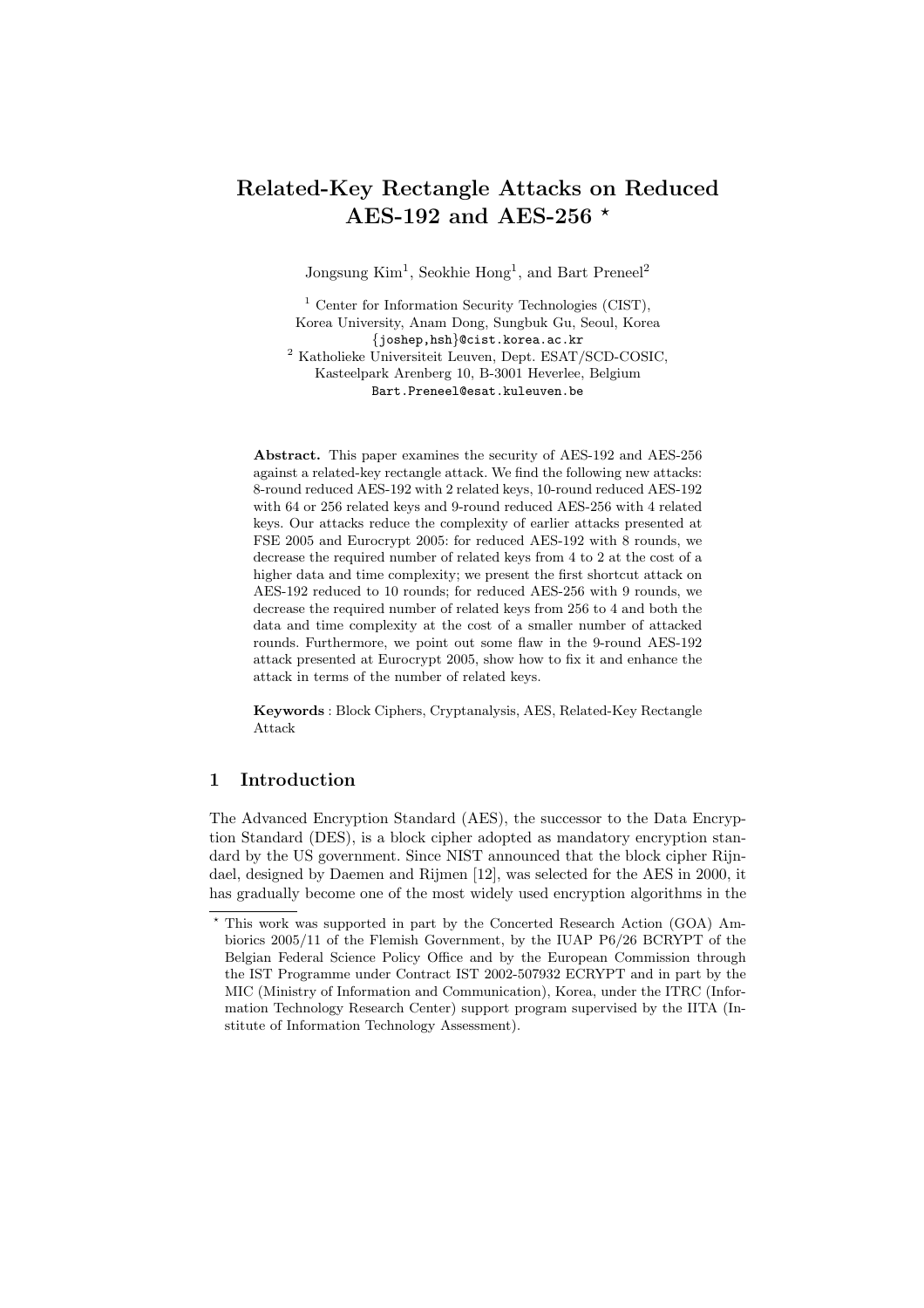world. Therefore, it is important to continue studying the security of AES.

The AES algorithm is a 128-bit SP-network block cipher, which uses 128-bit, 192-bit or 256-bit keys. According to the length of the keys, the AES performs different key scheduling algorithms, different numbers of rounds, but the same round function which is made up of SubBytes (SB), ShiftRows (SR), Mix-Columns (MC) and AddRoundKey (ARK). These different versions of AES are referred to as AES-128, AES-192 and AES-256.

One of the most powerful known attacks on block ciphers is differential cryptanalysis [1] introduced by Biham and Shamir in 1990. It uses a differential with a non-trivial probability to retrieve subkeys for the first or last few rounds. After this attack was introduced, it has been applied effectively to many known block ciphers and various variants of this attack have been proposed such as the truncated differential attack [24], the higher order differential attack [24], the differential-linear attack [26], the impossible differential attack [3], the boomerang attack [32] and the rectangle attack [5]. Unlike differential cryptanalysis, in the boomerang and rectangle attacks [32, 5], two consecutive differentials are used, which are independent of each other, in order to retrieve subkeys for the first or last few rounds.

In 1992 and 1993, Knudsen [23] and Biham [2] independently introduced a cryptanalytic method using related keys, called the related-key attack [2], which applies differential cryptanalysis to the cipher with different, but related unknown keys. This attack is based on the key scheduling algorithm and on the encryption/decryption algorithms, hence a block cipher with a weak key scheduling algorithm may be vulnerable to this kind of attack. Several cryptanalytic results of this attack were reported in [18, 19, 10, 20].

The related-key rectangle attack introduced in [21, 16, 6] combines the rectangle and related-key attacks by applying the rectangle attack to the cipher with different, but related unknown keys:  $[21, 16, 6]$  show how to apply the rectangle attack with 2, 4, and more than 4 related keys, and show that this kind of attack can be applied to 8-round reduced AES-192 with 4 related keys [16], 9-round reduced AES-192 with 256 related keys [6], and 10-round reduced AES-256 with 256 related keys [6]. Several other articles have been published that demonstrate the power of this attack [7, 13, 27, 28].

In this paper we examine the security of AES-192 and AES-256 against a related-key rectangle attack in other related-key settings. We show that a relatedkey rectangle attack is applicable to 8-round reduced AES-192 with 2 related keys, 10-round reduced AES-192 with 64 or 256 related keys and 9-round reduced AES-256 with 4 related keys. Our 10-round AES-192 attack leads to the best known attack on AES-192 and our 8-round AES-192, 9-round AES-256 attacks are both better than the previously best known attacks on AES-192 with 2 related keys and AES-256 with 4 related keys in terms of the number of attacked rounds and a data or time complexity. We also demonstrate a flaw in the 9-round AES-192 attack presented at Eurocrypt 2005 [6], show how to fix it and enhance the attack in terms of the number of related keys (from 256 to 64 related keys). See Table 1 for the comparison of our results and the previous ones on AES.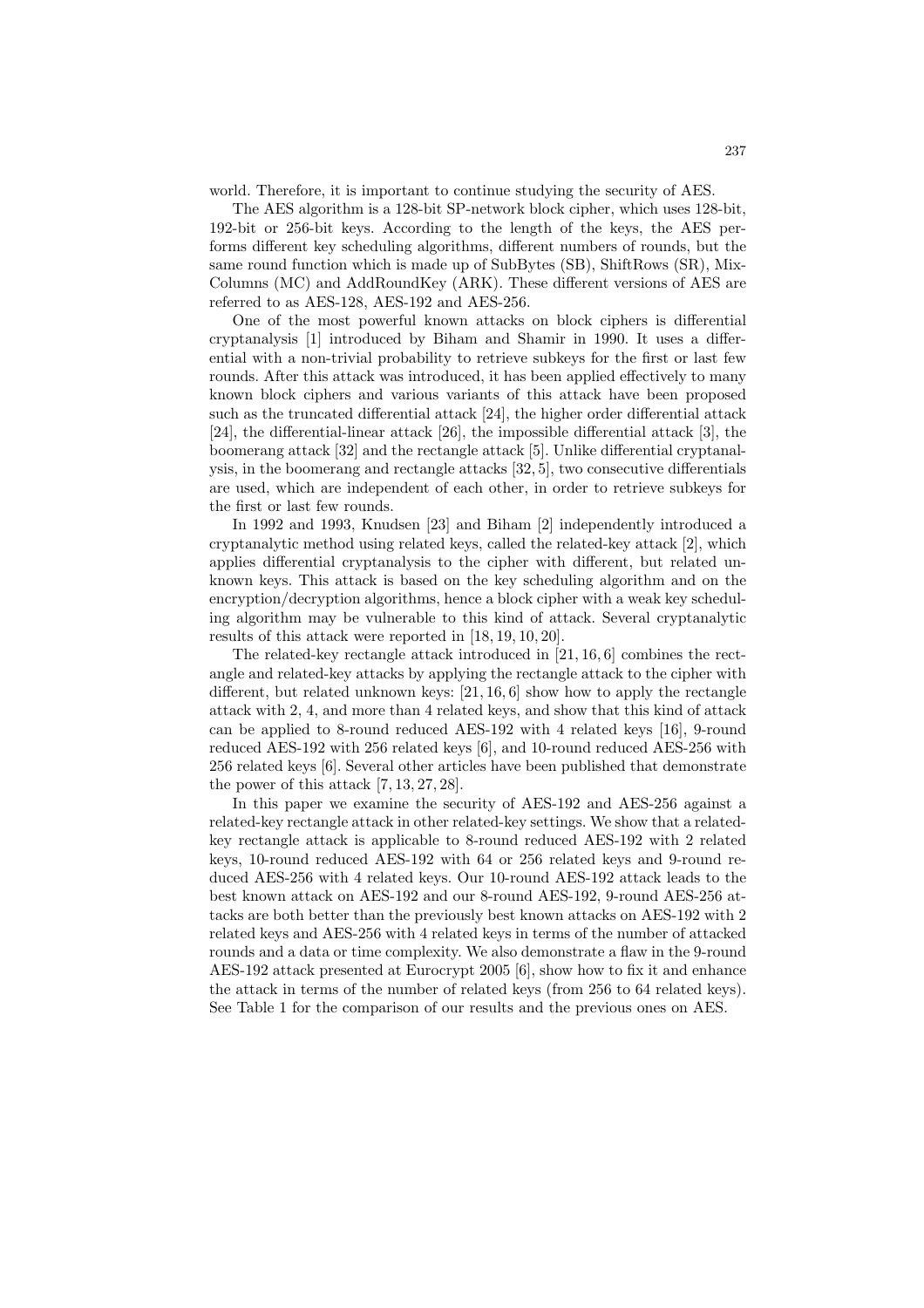| Block<br>Cipher            | Type of<br>Attack                                 | Number of<br>Rounds | Number of<br>keys       | Complexity<br>Data / Time                                    |  |
|----------------------------|---------------------------------------------------|---------------------|-------------------------|--------------------------------------------------------------|--|
| $AES-128$<br>$(10$ rounds) | Imp. Diff.                                        | 5<br>6              | 1<br>1                  | $2^{29.5}$ CP / $2^{31}[4]$<br>$2^{91.5}$ CP / $2^{122}[11]$ |  |
|                            | Boomerang                                         | 6                   | $\mathbf 1$             | $2^{71}$ ACPC / $2^{71}$ [9]                                 |  |
|                            | Partial Sums                                      | 6                   | 1                       | $6 \cdot 2^{32}$ CP / $2^{44}$ [14]                          |  |
|                            |                                                   | 7                   | 1                       | $2^{128} - 2^{119}$ CP / $2^{120}$ [14]                      |  |
| $AES-192$                  | Imp. Diff.                                        | $\overline{7}$      | 1                       | $2^{92}$ CP / $2^{186}$ [31]                                 |  |
| $(12$ rounds)              | Square                                            | 7                   | 1                       | $2^{32}$ CP / $2^{184}$ [29]                                 |  |
|                            | Partial Sums                                      | 7                   | 1                       | $19 \cdot 2^{32}$ CP / $2^{155}$ [14]                        |  |
|                            |                                                   | 7                   | 1                       | $2^{128} - 2^{119}$ CP / $2^{120}$ [14]                      |  |
|                            |                                                   | 8                   | 1                       | $2^{128} - 2^{119}$ CP $\big/ 2^{188}$ [14]                  |  |
|                            | $\overline{2}$<br>RK Imp. Diff.<br>$\overline{7}$ |                     |                         | $2^{111}$ RK-CP / $2^{116}$ [17]                             |  |
|                            |                                                   | 7                   | 32                      | $2^{56}$ CP / $2^{94}$ [8]                                   |  |
|                            |                                                   | 8                   | $\overline{2}$          | $2^{88}$ RK-CP $/ 2^{183}$ [17]                              |  |
|                            |                                                   | 8                   | 32                      | $2^{116}$ CP / $2^{134}$ [8]                                 |  |
|                            |                                                   | 8                   | 32                      | $2^{92}$ CP $/2^{159}$ [8]                                   |  |
|                            |                                                   | 8                   | 32                      | $2^{68.5}$ CP / $2^{184}$ [8]                                |  |
|                            | <b>RK</b> Rectangle                               | 8                   | $\overline{4}$          | $2^{86.5}$ RK-CP / $2^{86.5}$ [16]                           |  |
|                            |                                                   | 8                   | $\mathbf{2}$            | $2^{94}$ RK-CP $/$ $2^{120}$ (New)                           |  |
|                            |                                                   | 9†                  | 256                     | $2^{86}$ RK-CP / $2^{125}$ [6]                               |  |
|                            |                                                   | 9 <sub>‡</sub>      | 64                      | $2^{85}$ RK-CP / $2^{182}$ (New)                             |  |
|                            |                                                   | 10                  | 256                     | $2^{125}$ RK-CP / $2^{182}$ (New)                            |  |
|                            |                                                   | 10                  | 64                      | $2^{124}$ RK-CP / $2^{183}$ (New)                            |  |
| $AES-256$                  | Partial Sums                                      | 8                   | $\mathbf{1}$            | $2^{128} - 2^{119}$ CP / $2^{204}$ [14]                      |  |
| $(14$ rounds)              |                                                   | 9                   | 256                     | $2^{85}$ CP / 5 · $2^{224}$ [14]                             |  |
|                            | <b>RK</b> Rectangle                               | 9                   | $\overline{\mathbf{4}}$ | $2^{99}$ RK-CP / $2^{120}$ (New)                             |  |
|                            |                                                   | 10                  | 256                     | $2^{114.9}$ RK-CP / $2^{171.8}$ [6]                          |  |
|                            |                                                   | 10                  | 64                      | $2^{113.9}$ RK-CP / $2^{172.8}$ (New)                        |  |

Table 1. Summary of the previous attacks and our attacks on AES

CP: Chosen Plaintexts, ACPC: Adaptive Chosen Plaintexts and Ciphertexts

RK: Related-Key, Time: Encryption units

†: the attack with some flaw, ‡: the attack correcting the flaw in †

The outline of this paper is as follows: in Sect. 2, we give a brief description of AES and in Sect. 3, we describe a general method of the related-key rectangle attack. Sections 4 and 5 present our related-key rectangle attacks on reduced AES-192 and AES-256. Section 6 gives some comments on the previous 9-round AES-192 attack. Finally, we conclude the paper in Sect. 7.

## 2 Description of AES

AES encrypts data blocks of 128 bits with 128, 192 or 256-bit keys. According to the length of the keys, AES uses a different number of rounds, i.e., it has 10, 12 and 14 rounds when used with 128, 192 and 256-bit keys, respectively. The round function of AES consists of the following four basic transformations:

– SubBytes (SB) is a nonlinear byte-wise substitution that applies the same  $8 \times 8$  S-box to every byte.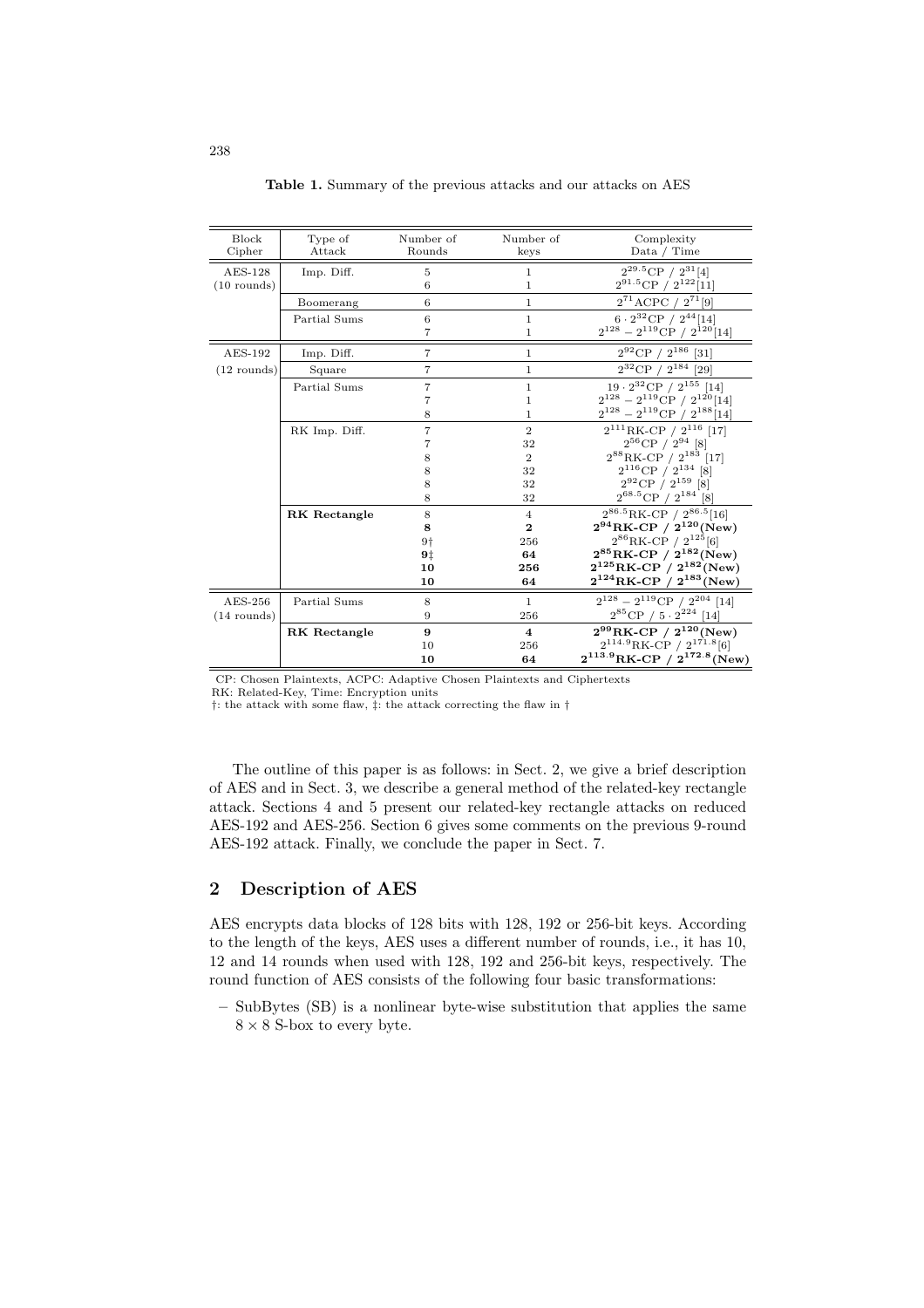- ShiftRows (SR) is a cyclic shift of the *i-th* row by *i* bytes to the left.
- MixColumns (MC) is a matrix multiplication applied to each column.
- AddRoundKey (ARK) is an exclusive-or with the round key.

Each round function of AES applies the SB, SR, MC and ARK steps in order, but MC is omitted in the last round. Before the first round, an extra ARK step is applied. We call the key used in this step a whitening key. For more details of the above four transformations, we refer to [12].

AES uses different key scheduling algorithms according to the length of the supplied keys. The key schedule of AES-128 accepts a 128-bit key  $(W_0, W_1, W_2,$  $W_3$ ) and generates subkeys  $W_4, W_5, \cdots, W_{43}$ , where each  $W_i$  is a 32-bit word composed of 4 bytes in column. The subkeys are generated by the following procedure:

- For  $i = s$  till  $i = t$  do the following (for AES-128,  $s = 4$  and  $t = 43$ ),
	- If  $i \equiv 0 \mod s$ , then  $W_i = \widetilde{W_{i-s} \oplus \text{SB}(\text{RotByte}(W_{i-1})) \oplus \text{Rcon}(i/s)$ ,
	- else  $W_i = W_{i-s} \oplus W_{i-1}$ ,

where RotByte represents one byte rotation and Rcon denotes fixed constants depending on its input. In AES-128, the whitening key is  $(W_0, W_1, W_2, W_3)$  and the subkey of round *i* is  $(W_{4i+4}, W_{4i+5}, W_{4i+6}, W_{4i+7})$ , where  $0 \le i \le 9$ .

Similarly, the key schedules of AES-192 and AES-256 accept 192- and 256-bit keys, and generate as many subkeys as required. The key schedule of AES-192 is exactly the same as that of AES-128 except for the use of  $s = 6$  and  $t = 51$ . The subkeys of AES-256 are derived from the following procedure:

– For  $i = 8$  till  $i = 59$  do the following,

- If  $i \equiv 0 \mod 8$  then  $W_i = W_{i-8} \oplus \text{SB}(\text{RotByte}(W_{i-1})) \oplus \text{Rcon}(i/8)$ ,
- If  $i \equiv 4 \mod 8$  then  $W_i = W_{i-8} \oplus SB(W_{i-1}),$
- else  $W_i = W_{i-8} \oplus W_{i-1}$ .

In this paper a 128-bit block of AES is represented by a  $4 \times 4$  byte matrix as in Fig. 1 or by  $((X_0, X_1, X_2, X_3), (X_4, X_5, X_6, X_7), (X_8, X_9, X_{10}, X_{11}), (X_{12}, X_{13},$  $X_{14}, X_{15})$ .

|                |       |                      | $C0 \quad C1 \quad C2$ | C <sub>3</sub>       |
|----------------|-------|----------------------|------------------------|----------------------|
| R0             | $X_0$ | $X_4$                | $X_8$                  | $\mid X_{12}\rangle$ |
| R1             | $X_1$ | $X_5$                | $X_9$                  | $X_{13}$             |
| R <sub>2</sub> | $X_2$ | $X_6$                | $X_{10}$               | $X_{14}$             |
| R3             |       | $X_3$ $X_7$ $X_{11}$ |                        | $X_{15}$             |

Fig. 1. Byte coordinate of a 128-bit block of AES  $(Ri: Row i, Ci: Column i, X_i: Byte i)$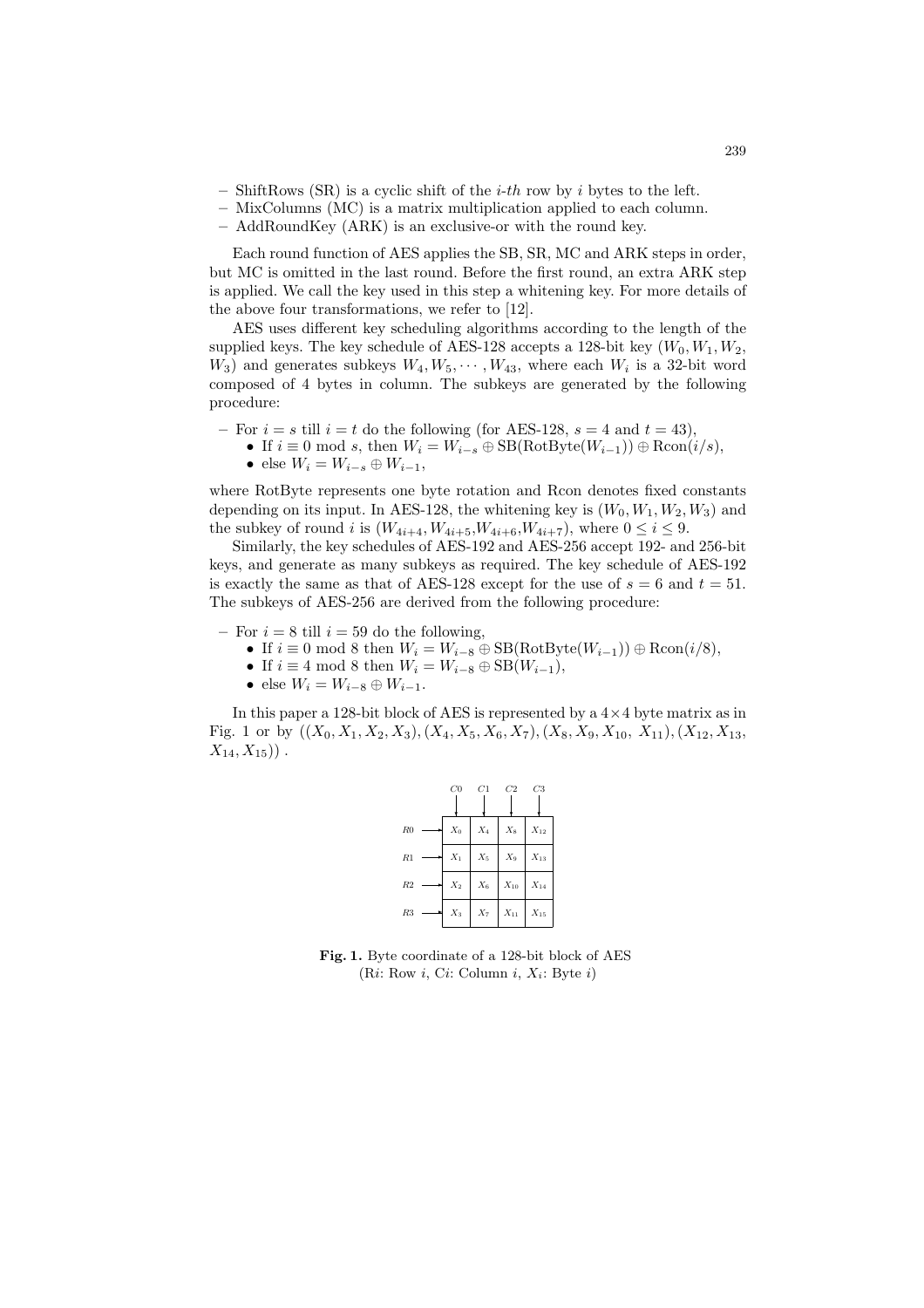### 3 The Related-Key Rectangle Attack

The related-key rectangle attack is based on two consecutive related-key differentials with relatively high probabilities which are independent of each other: the underlying cipher  $E: \{0,1\}^n \times \{0,1\}^k \to \{0,1\}^n$  is treated as a cascade of two sub-ciphers  $E = E^1 \circ E^0$ , where  $\{0,1\}^k$  and  $\{0,1\}^n$  are the key space and the plaintext/ciphertext space, respectively. We assume that for  $E^0$  there exists a related-key differential  $\alpha \to \beta$  with probability p and for  $E^1$  there exists a related-key differential  $\gamma \rightarrow \delta$  with probability q. More precisely,

$$
p = Pr[E_K^0(X) \oplus E_{K^*}^0(X \oplus \alpha) = \beta] = Pr[E_{K'}^0(X) \oplus E_{K'^*}^0(X \oplus \alpha) = \beta],
$$
  

$$
q = Pr[E_K^1(X) \oplus E_{K'}^1(X \oplus \gamma) = \delta] = Pr[E_{K^*}^1(X) \oplus E_{K'^*}^1(X \oplus \gamma) = \delta],
$$

where  $K^* = K \oplus \Delta K$ ,  $K' = K \oplus \Delta K'$  and  $K'^* = K \oplus \Delta K \oplus \Delta K'$ , i.e.,  $K \oplus K^* = K' \oplus K'^* = \Delta K$  and  $K \oplus K' = K^* \oplus K'^* = \Delta K'$  for known key differences  $\Delta K$  and  $\Delta K'$ . Then, these consecutive related-key differentials can be used efficiently to the following related-key rectangle distinguisher:

- Choose two random *n*-bit plaintexts  $P$  and  $P'$  and compute two other plaintexts  $P^* = P \oplus \alpha$  and  $P'^* = P' \oplus \alpha$ .
- With a chosen plaintext attack scenario, obtain the corresponding ciphertexts  $C = E_K(P)$ ,  $C^* = E_{K^*}(P^*)$ ,  $C' = E_{K'}(P')$  and  $C'^* = E_{K'^*}(P'^*)$ .
- $-$  Check if  $C \oplus C' = C^* \oplus C'^* = \delta$ .

The probability that the ciphertext quartet  $(C, C^*, C'C'^*)$  satisfies the last  $\delta$ test is computed as follows: let X,  $X^*$ ,  $X'$  and  $X'^*$  denote the encrypted values of P,  $P^*$ , P' and  $P'^*$  under  $E^0$  with K,  $K^*$ ,  $K'$  and  $K'^*$ , respectively. Then, the probability that  $X \oplus X^* = X' \oplus X'^* = \beta$  is about  $p^2$  by the related-key differential for  $E^0$ . In the above process, we randomly choose two plaintexts  $P$ and P', so we expect  $X \oplus X' = \gamma$  with probability  $2^{-n}$ . Once the two above events occur,  $X^* \oplus X'^* = (X \oplus X^*) \oplus (X' \oplus X'^*) \oplus (X \oplus X') = \beta \oplus \beta \oplus \gamma = \gamma$ with probability 1. Since the probability of the related-key differential  $\gamma \to \delta$ for  $E^1$  is  $q, X \oplus X' = X^* \oplus X'^* = \gamma$  goes to  $C \oplus C' = C^* \oplus C'^* = \delta$  with a probability of about  $q^2$ . Therefore, the total probability that the last  $\delta$  test in the above process is satisfied is about

$$
\sum_{\beta,\gamma} p^2 \cdot 2^{-n} \cdot q^2 = \hat{p}^2 \cdot \hat{q}^2 \cdot 2^{-n}, \text{where } \hat{p} = \sqrt{\sum_{\beta} p^2} \text{ and } \hat{q} = \sqrt{\sum_{\gamma} q^2}.
$$

On the other hand, for a random cipher, the  $\delta$  test holds with probability  $2^{-2n}$  and thus if the above probability is larger than  $2^{-2n}$  for any 4-tuple  $(\alpha, \delta, \Delta K, \Delta K')$ , i.e., if  $\hat{p} \cdot \hat{q} > 2^{-n/2}$ , the related-key rectangle distinguisher can be used to distinguish  $E$  from a random cipher. Similarly, two consecutive related-key truncated differentials can be used to form a related-key rectangle distinguisher.

According to the condition of the key differences  $\Delta K$  and  $\Delta K'$ , the above related-key rectangle distinguisher is used in different ways. If  $\Delta K \neq 0$  and

240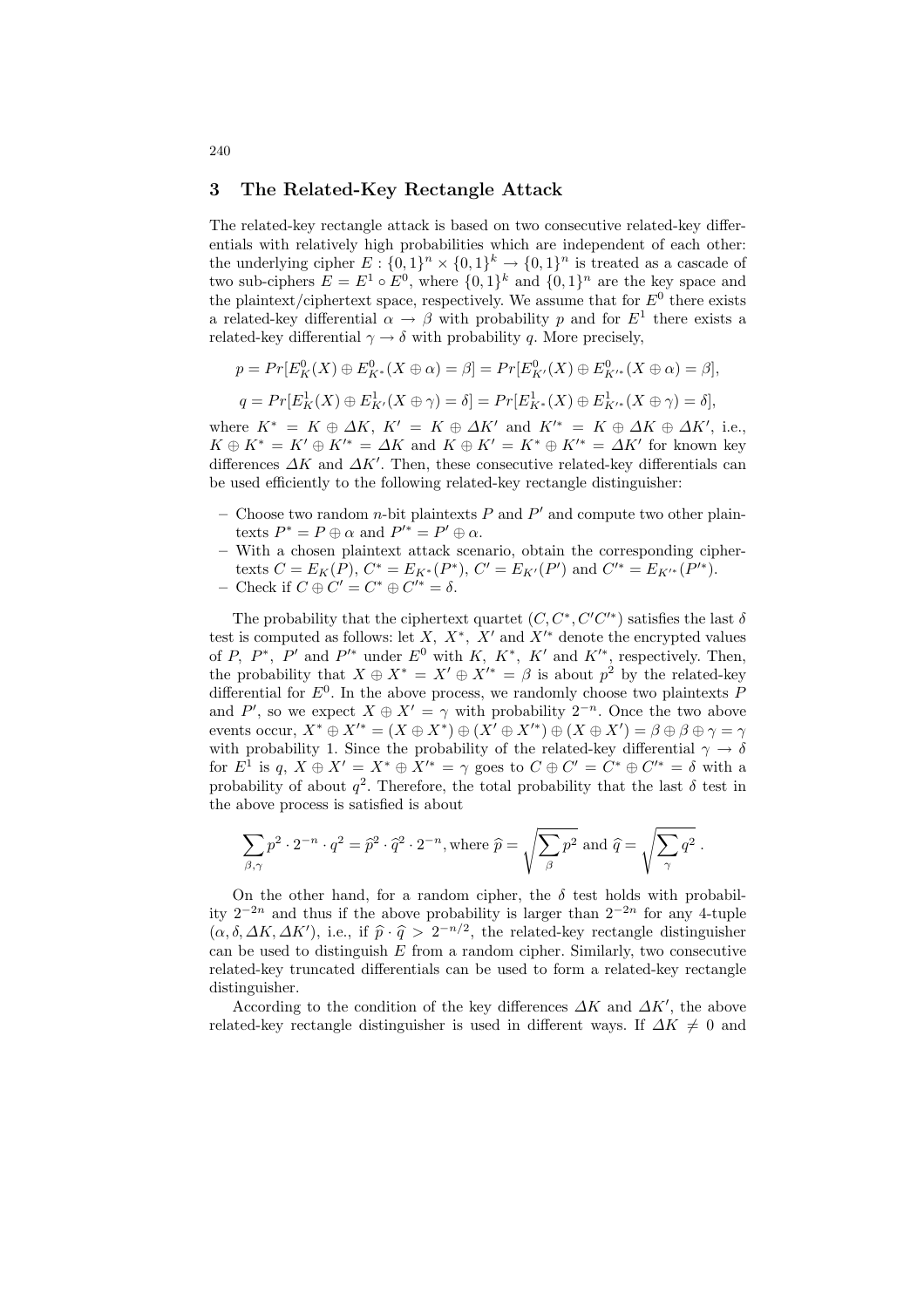$\Delta K' = 0$ , then the distinguisher works with two related keys; a related-key differential for  $E^0$  and a regular (non-related-key) differential for  $E^1$ . If  $\Delta K = 0$ and  $\Delta K' \neq 0$ , then the distinguisher also works with two related keys; however, a regular differential for  $E^0$  and a related-key differential for  $E^1$  are used. If  $\Delta K \neq 0$ ,  $\Delta K' \neq 0$  and  $\Delta K \neq \Delta K'$ , then the distinguisher works with four related keys, in which related-key differentials for both  $E^0$  and  $E^1$  are used. Further, more than four related keys can be used in the related-key rectangle distinguisher as in  $[6, 7]$ ; the basic idea is the same as that of the distinguisher with two or four related keys.

#### 4 Related-Key Rectangle Attack on 10-Round AES-192

This section shows how to exploit the related-key rectangle attack to devise key recovery attacks on 10-round AES-192 with 64 or 256 related keys. We first focus on 10-round AES-192 with 256 related keys.

Denote the 10 rounds of AES-192 by  $E = E^f \circ E^1 \circ E^0 \circ E^b$ , where  $E^b$ is round 0 including the whitening key addition step and excluding the key addition step of round 0,  $E^0$  is rounds 1-4 including the key addition step of round 0,  $E^1$  is rounds 5-8 and  $E^f$  is round 9. In our 10-round AES-192 attack, we use a related-key truncated differential for  $E^0$  depicted in Fig. 2 and another related-key truncated differential for  $E^1$  depicted in Fig. 3. After we convert these related-key truncated differentials for  $E^0$  and  $E^1$  into a related-key rectangle distinguisher for  $E^1 \circ E^0$ , we apply it to recover some portions of the keys in  $E^b$ and  $E<sup>f</sup>$ . Before describing our attack, we define some notation which is used in our attacks on AES.

- $K_w, K_w^*, K_w', K_w'^*$ : whitening keys generated from master keys  $K, K^*, K', K'^*,$ respectively.
- $K_i, K_i^*, K_i', K_i'^*$ : subkeys of round i generated from  $K, K^*, K', K'^*$ , respectively.
- $-P, P^*, P', P'^*$ : plaintexts encrypted under  $K, K^*, K', K'^*$ , respectively.
- $-I_i, I_i^*, I_i', I_i'^*$ : input values to round i caused by plaintexts  $P, P^*, P', P'^*$  under  $K, K^*, K', K'^*,$  respectively.
- $-$  a: a fixed nonzero byte value.
- $b$ , c: output differences of S-box for the fixed nonzero input difference a.
- ∗: a variable and unknown byte.

#### 4.1 8-Round Related-Key Rectangle Distinguisher

Our related-key truncated differentials depicted in Figs. 2 and 3 exploit the slow difference propagation of the key schedule of AES-192, which makes it possible that 3-round key differences  $\Delta K_0 ||\Delta K_1 || \Delta K_2$  and  $\Delta K_5' ||\Delta K_6' || \Delta K_7'$ satisfy  $HW_b(\Delta K_0) = HW_b(\Delta K_5') = 2$ ,  $HW_b(\Delta K_1) = HW_b(\Delta K_6') = 0$  and  $HW_b(\Delta K_2) = HW_b(\Delta K_7') = 1$ , where  $HW_b(X)$  is the byte Hamming weight of X. Using these key differences with small byte Hamming weights we make  $\Delta I_1 =$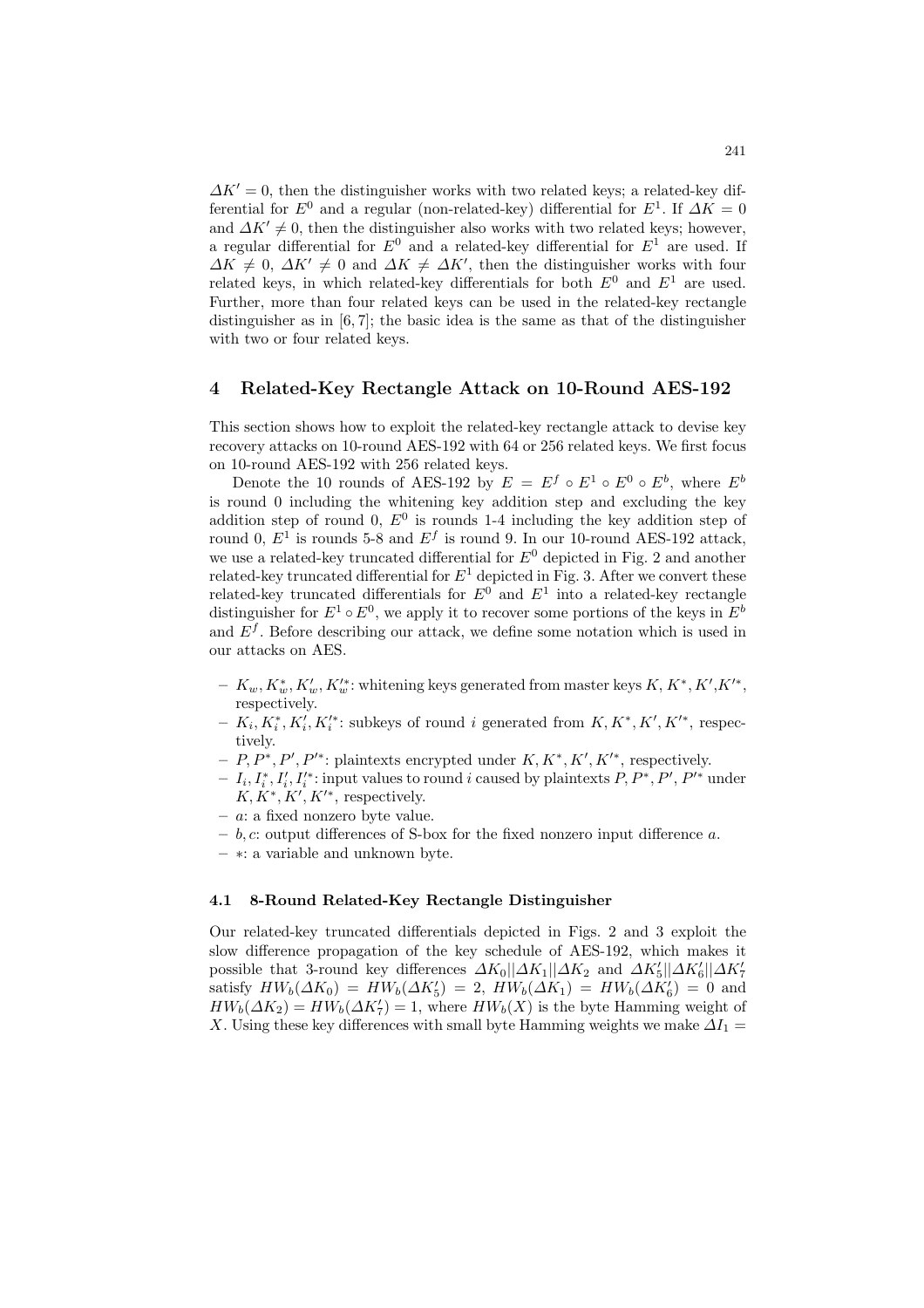$\Delta I_6' = 0$  in our related-key truncated differentials which induce  $HW_b(\Delta I_3)$  =  $HW_b(\Delta I_8') = 1$  (see Figs. 2 and 3 for  $\Delta K_i$ ,  $\Delta K_i'$ ,  $\Delta I_i$  and  $\Delta I_i'$ ) and we add one or two more rounds to get longer related-key differentials. Note that our related-key truncated differential for  $E^0$  is the same as the one for rounds 0-3 (including the whitening key addition step) used in [16].

In order to convert the two 4-round related-key truncated differentials into an 8-round related-key rectangle distinguisher, we first make the following Assumptions 1, 2 and 3.

**Assumption 1.** The key quartet  $(K, K^*, K', K'^*)$  is related as follows;

$$
K \oplus K^* = K' \oplus K'^* = \Delta K, \ K \oplus K' = K^* \oplus K'^* = \Delta K'.
$$

**Assumption 2.** A plaintext quartet  $(P, P^*, P', P'^*)$  is related as follows;

$$
P \oplus P^*, \ P' \oplus P'^* \in \Delta P \ .
$$

Assumption 3.  $E^b_K(P) \oplus E^b_{K^*}(P^*) = E^b_{K'}(P') \oplus E^b_{K'^*}(P'^*) = \Delta K_0$ .



Fig. 2. The first related-key truncated differential for rounds 1-4 including the key addition step of round  $0 \ (E^0)$ , and the preceding differential for round 0 including the whitening key addition step and excluding the key addition step of round  $0 \ (E^b)$ 

Note that  $\Delta K$  is the same as the first six columns of  $\Delta K_w || \Delta K_0$  in Fig. 2. As stated in our notation,  $I_5 = E_K^0(E_K^b(P)), I_5^* = E_{K^*}^0(E_{K^*}^b(P^*)), I_5' = E_{K'}^0(E_{K'}^b(P'))$ and  $I_5^{\prime *} = E_{K^{\prime *}}^0(E_{K^{\prime *}}^b(P^{\prime *}))$ . By the related-key truncated differential for  $E^0$ ,  $I_5 \oplus I_5^*$  is equal to  $I'_5 \oplus I_5'^*$  with a probability of about  $(2^{-32} \cdot 2^{-7})^2 \cdot (2^7 - 2)$ .  $2^{32} + (2^{-32} \cdot 2^{-6})^2 \cdot 2^{32} \approx 2^{-39}$  (this probability has been used for the 8-round AES-192 attack presented in [16]). It follows from counting over all the differentials that can be generated by the active  $S$ -box with input difference  $a$  and the

242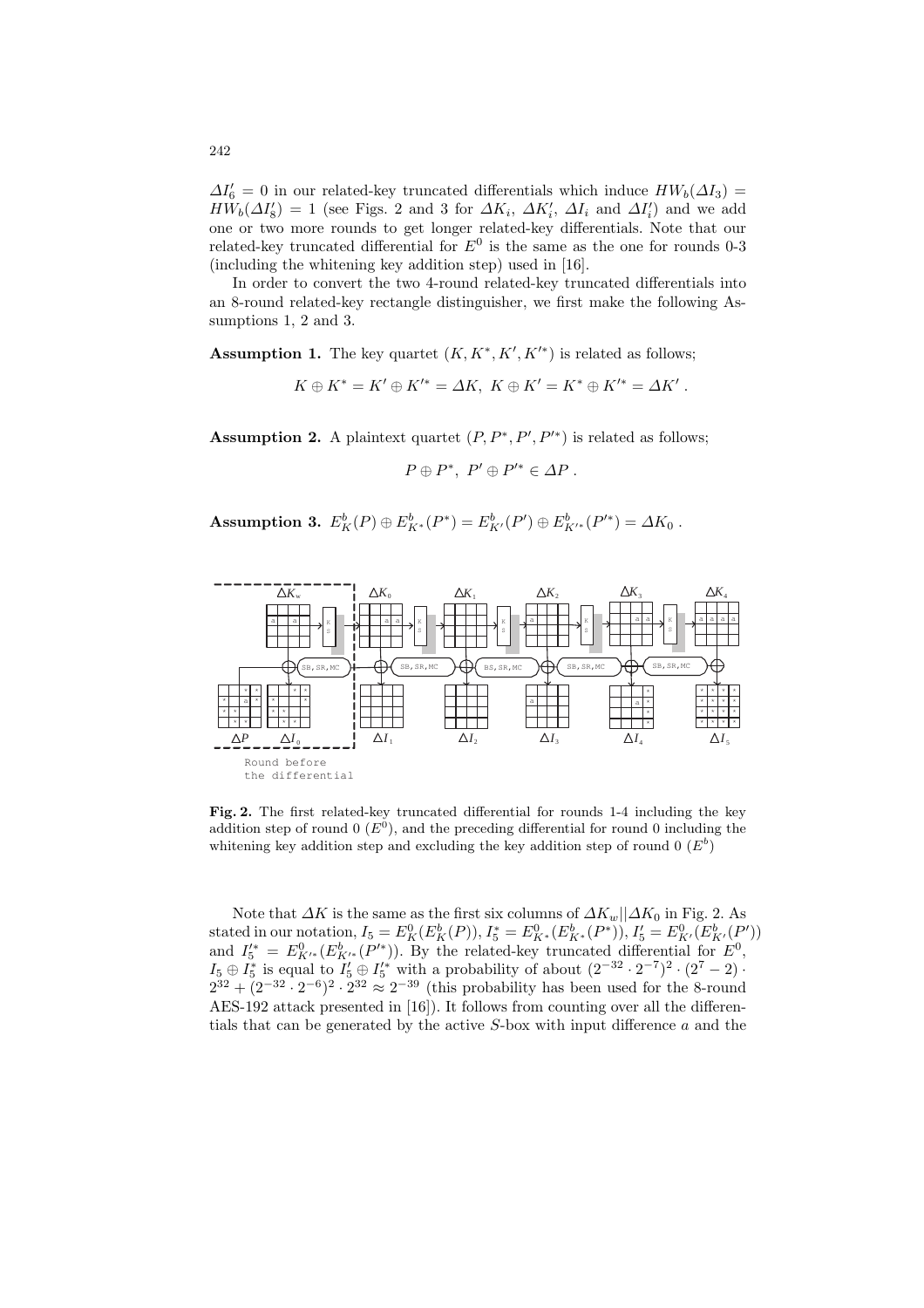

Fig. 3. The second related key truncated differential for rounds 5-8  $(E^1)$  and the following differential for round 9  $(E^f)$ 

other four active S-boxes in round 4. Since ShiftRows and MixColumns are linear layers, they can be ignored in round 4 when computing the probability (see Fig. 2). Moreover, the probability that  $I_5 \oplus I_5'$ ,  $I_5^* \oplus I_5'^* \in \Delta I_5'$  is about  $2^{-64}$  under the condition  $I_5 \oplus I_5^* = I_5' \oplus I_5'^*$  (see Fig. 3 for  $\Delta I_5'$ ). Hence the probability that  $I_5 \oplus I_5'$ ,  $I_5^* \oplus I_5'^* \in \Delta I_5'$  is about  $2^{-39} \cdot 2^{-64} = 2^{-103}$ . Since  $e_K(I_5) \oplus e_{K'}(I_5') = 0$ with probability  $2^{-64}$  and  $e_{K^*}(I_5^*) \oplus e_{K'^*}(I_5'^*) = 0$  with a probability of about  $2^{-64}$  under the condition  $I_5 \oplus I_5'$ ,  $I_5^* \oplus I_5'^* \in \Delta I_5'$ , where e is the encryption for round 5,

$$
E_K^1(I_5) \oplus E_{K'}^1(I'_5), \ E_{K^*}^1(I''_5) \oplus E_{K'^*}^1(I'^*_5) \in \Delta I'_9
$$

with a probability of  $2^{-231}$  (see Fig. 3 for  $\Delta I_9'$ ). However, the same statement can be applied to a random cipher with probability  $(2^{-128} \cdot (2^7 - 1))^2 \approx 2^{-242}$ , since the number of elements in  $\Delta I_9'$  is  $2^7 - 1$ . The first column of  $\Delta I_9'$  is

$$
\mathcal{B} = \{ \text{MC}(y, 0, 0, 0) \mid y = \text{BS}(x) \oplus \text{BS}(x \oplus a), \ x = 0, 1, 2, \cdots, 255 \}. \tag{1}
$$

#### 4.2 Key Recovery Attack on 10-Round AES-192 with 256 Related Keys

In order to produce the round-key differences depicted in Fig. 3, the 8-bit difference  $\alpha$  should satisfy the 8-bit difference  $\bar{b}$  after S-box during the key generation for the third column of  $\Delta K_3'$ . Given the 8-bit difference a there are 127 possible candidates for the  $b$  difference, hence the attack starts by gathering all possible key quartets  $(K, K^*, \widetilde{K}', \widetilde{K}'^*)$  of which one satisfies the desired key condition. Note that the keys  $K^* = K \oplus \Delta K$ ,  $\widetilde{K}' = K \oplus \Delta \widetilde{K}'$  and  $\widetilde{K}'' = K \oplus \Delta K \oplus \Delta \widetilde{K}''$ where  $\Delta K$  is fixed as  $\Delta K_w$  and the first two columns of  $\Delta K_0$  in Fig. 2 and  $\Delta \widetilde{K}$ <sup>'</sup> is one of the 127 possible differences; bytes 8 and 12 are both a, bytes 3 and 11 are both  $b'$  and other bytes are all zeros, where  $b'$  is one of the 127 possible candidates for the b difference. So the total number of required related keys is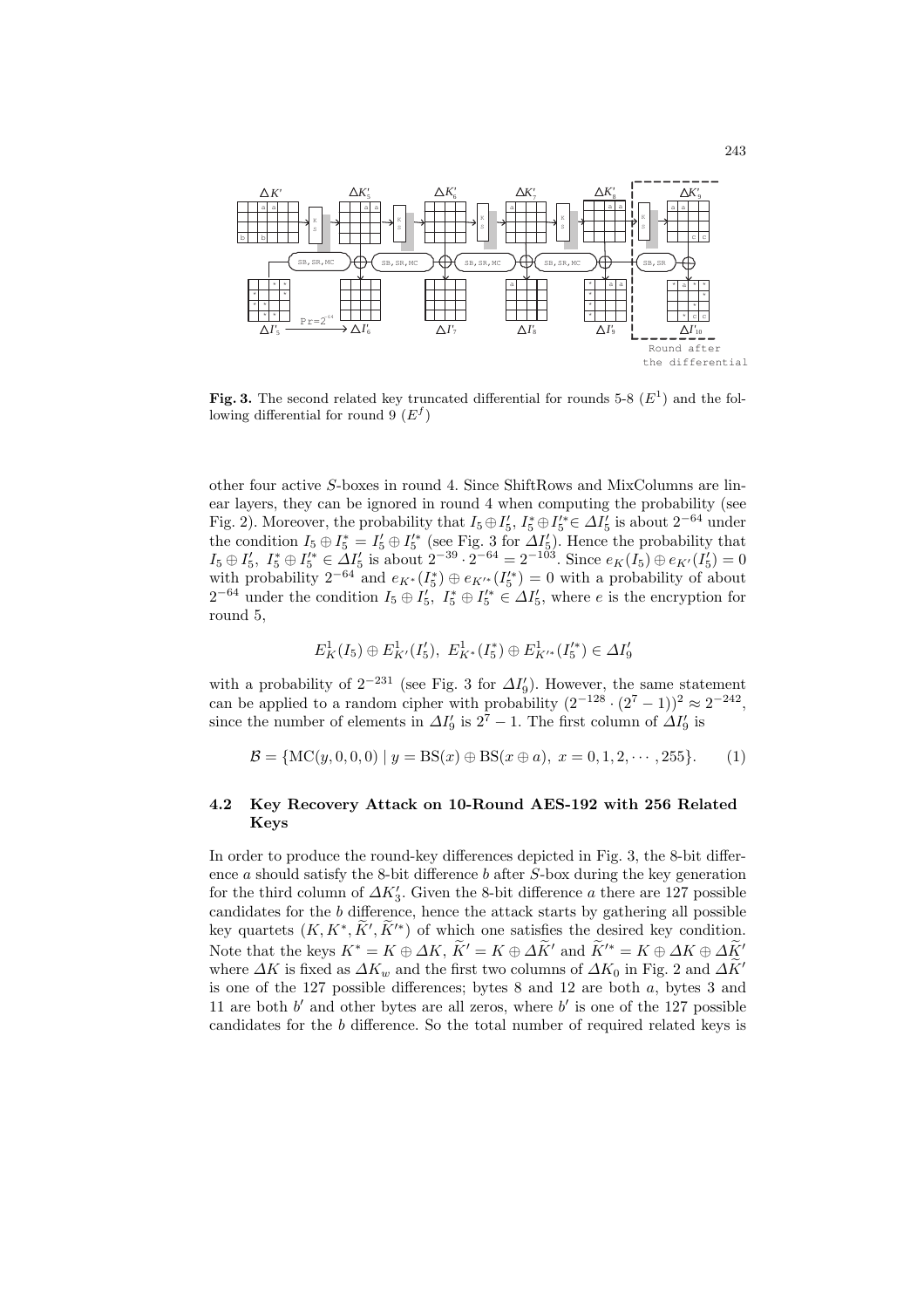256. We apply the related-key rectangle attack to 10-round AES-192 for each key quartet. During this procedure, we stop our attack when we have found a key quartet  $(K, K^*, \widetilde{K}', \widetilde{K}'^*)$  that satisfies the desired key condition  $b' = b$ , i.e.,  $\Delta \widetilde{K}^{\prime} = \Delta K^{\prime}, (K, K^*, \widetilde{K}^{\prime}, \widetilde{K}^{\prime *}) = (K, K^*, K^{\prime}, K^{\prime *}).$ 

The aim of our attack is to recover bytes 1, 2, 6, 7, 8, 11, 12, 13 of the whitening key quartet  $(K_w, K_w^*, K_w', K_w'^*)$  and bytes 0, 7, 8, 10, 12, 13 of the subkey quartet  $(K_9, K_9^*, K_9', K_9'^*)$ , for which the byte positions are marked as  $*$  on  $\Delta P$  and  $\Delta I'_{10}$  depicted in Fig. 2 and Fig. 3. This attack distinguishes a right key quartet from wrong ones by analyzing enough plaintext quartets with each guessed key quartet. In this attack, we need 2 <sup>64</sup> guesses for the whitening key quartet and  $2^{72}$  guesses for the subkey quartet in round 9, since bytes 0, 7, 8, 10, 12, 13 of  $\Delta K_9$  are d, 0, d, e, 0, f, respectively, where d, e and f are unknown 8-bit values (note that bytes 0, 7, 8, 10, 12, 13 of  $\Delta K_9'$  are fixed by  $a, 0, 0, 0, 0, 0$ , respectively). Thus, taking into account the guessing of candidates for the difference b, we need about  $2^{143}$  key guesses in total (in our attack it can be reduced by a factor of two on average).

The attack algorithm goes as follows:

- **1.** Choose  $2^{54}$  structures  $S_1, S_2, \cdots, S_{2^{54}}$  of  $2^{64}$  plaintexts each, where in each structure the 64 bits of bytes 0, 3, 4, 5, 9, 10, 14, 15 are fixed. With a chosen plaintext attack scenario, obtain all their corresponding ciphertexts under the key K. (Step 1 takes  $2^{118}$  chosen plaintexts and about  $2^{118}$  encryptions. Note that  $n$  encryptions mean  $n$  10-round AES-192 encryptions.)
- **2.** Compute  $2^{54}$  structures  $S_1^*, S_2^*, \cdots, S_{2^{54}}^*$  of  $2^{64}$  plaintexts each by XORing the plaintexts in  $S_1, S_2, \cdots, S_{2^{54}}$  with a 128-bit value M of which byte 9 is a and all the other bytes are 0. With a chosen plaintext attack scenario, obtain all their corresponding ciphertexts under the key  $K^*$ , where  $K^* = K \oplus \Delta K$ . (Similarly, Step 2 takes  $2^{118}$  chosen plaintexts and about  $2^{118}$  encryptions.)
- **3.** Guess a candidate for the difference b and compute  $\Delta \tilde{K}'$ . For the key difference  $\Delta \widetilde{K}'$ , do the following:
	- **3.1** Choose  $2^{54}$  structures  $S'_1$ ,  $S'_2, \cdots$ ,  $S'_{2^{54}}$  of  $2^{64}$  plaintexts each, where in each structure the 64 bits of bytes 0, 3, 4, 5, 9, 10, 14, 15 are fixed. With a chosen plaintext attack scenario, obtain all their corresponding ciphertexts under the key  $\widetilde{K}'$ , where  $\widetilde{K}' = K \oplus \Delta \widetilde{K}'$ . (For each guess of  $\Delta \tilde{K}'$ , Step 3.1 takes  $2^{118}$  chosen plaintexts and about  $2^{118}$  encryptions.)
	- **3.2** Compute  $2^{54}$  structures  $S_1^{\prime *}, S_2^{\prime *}, \cdots, S_{2^{54}}^{\prime *}$  of  $2^{64}$  plaintexts each by XORing the plaintexts in  $S'_1, S'_2, \cdots, S'_{2^{54}}$  with M. With a chosen plaintext attack scenario, obtain all their corresponding ciphertexts under the key  $\widetilde{K}^{\prime*}$ , where  $\widetilde{K}^{\prime*} = K \oplus \Delta K \oplus \Delta \widetilde{K}^{\prime}$ . Go to Step 4. (For each guess of  $\Delta \widetilde{K}'$ , this step also takes  $2^{118}$  chosen plaintexts and about  $2^{118}$  encryptions.)
- **4.** Guess a 64-bit subkey  $k_w$  in the position of bytes 1, 2, 6, 7, 8, 11, 12, 13 of the whitening key and compute  $k_w^* = k_w \oplus \Delta k_w$ ,  $k_w' = k_w \oplus \Delta \widetilde{k}_w'$ ,  $k_w'^* =$  $k_w \oplus \Delta k_w \oplus \Delta \widetilde{k}'_w$ , where  $\Delta k_w$  and  $\Delta \widetilde{k}'_w$  are the fixed 64-bit key differences in the position of bytes 1, 2, 6, 7, 8, 11, 12, 13 of  $\Delta K_w$  (depicted in Fig. 2) and  $\Delta \widetilde{K}'_w$ , respectively. For the subkey quartet  $(k_w, k_w^*, k'_w, k'^*_w)$ , do the following: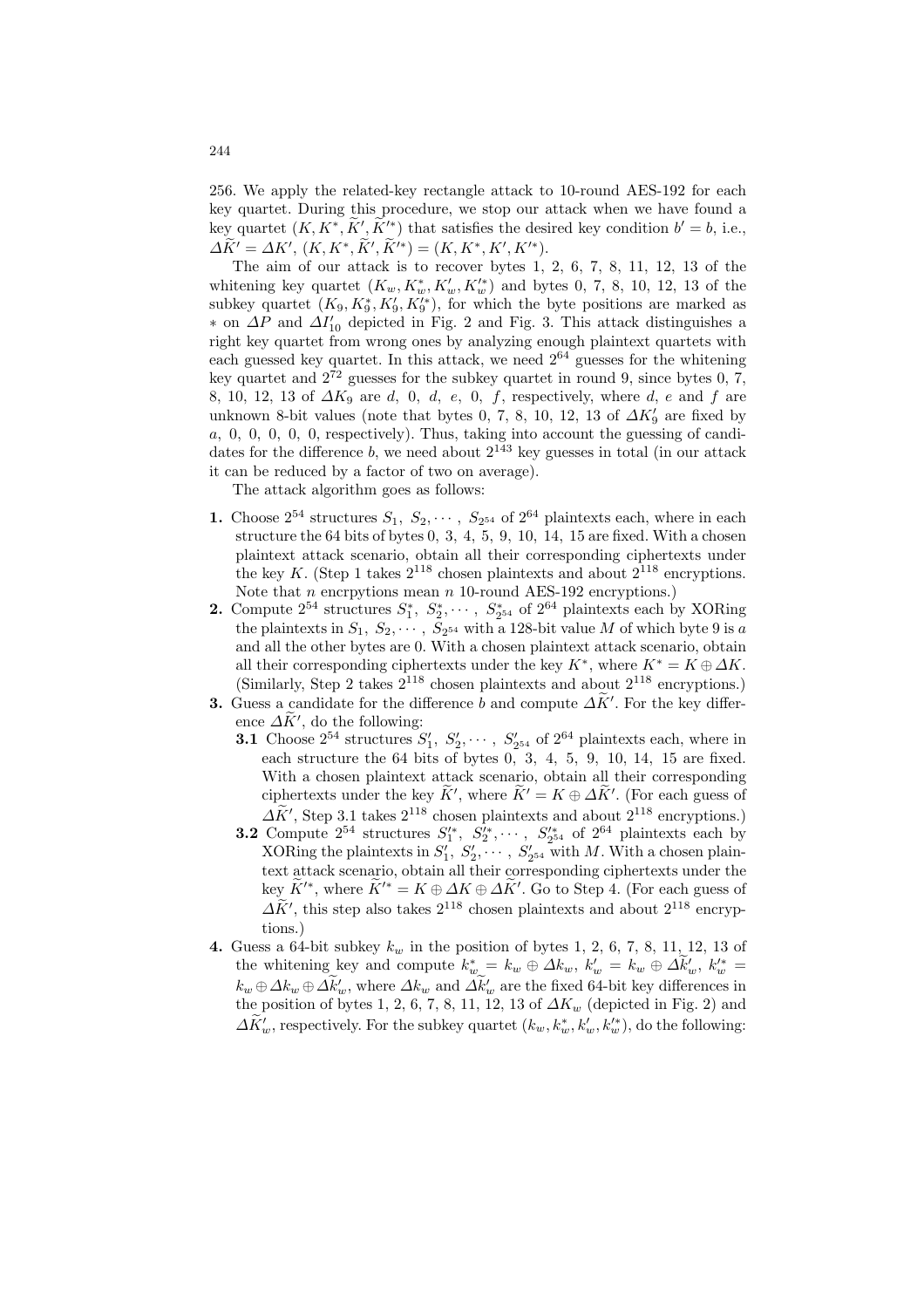- **4.1** Partially encrypt each plaintext  $P_{i,l_0}$  in  $S_i$  through  $E^b$  under  $k_w$ ,  $i =$  $1, 2, \cdots, 2^{54}, l_0 = 1, 2, \cdots, 2^{64}$ . We denote the partially encrypted value by  $x_{i,l_0}$ . Partially decrypt each  $x_{i,l_0} \oplus \Delta K_{0,R}$  through  $E^b$  under  $k_w^*$ , and find the corresponding plaintext in  $S_i^*$ , denoted  $P_{i,l_0}^*$ . We denote the corresponding ciphertexts of  $P_{i,l_0}$  and  $P_{i,l_0}^*$  by  $C_{i,l_0}$  and  $C_{i,l_0}^*$ , respectively. (For each guess of 64-bit  $k_w$ , Step 4.1 takes about  $2^{64+1} \cdot (8/16) \cdot (1/10) =$  $2^{60.7}$  encryptions. Note that this step is independent of  $\Delta \widetilde{K}$ ' in Step 3, so there is no need to run this step for every iteration of Step 3.)
- **4.2** Partially encrypt each plaintext  $P'_{j,l_1}$  in  $S'_j$  through  $E^b$  under  $k'_w$ ,  $j =$  $1, 2, \cdots, 2^{54}, l_1 = 1, 2, \cdots, 2^{64}$ . We denote the partially encrypted value by  $x'_{j,l_1}$ . Partially decrypt each  $x'_{j,l_1} \oplus \Delta K_{0,R}$  through  $E^b$  under  $k''_w$ , and find the corresponding plaintext in  $S_j^{\prime *}$ , denoted  $P_{j,l_1}^{\prime *}$ . We denote the corresponding ciphertexts of  $P'_{j,l_1}$  and  $P'^*_{j,l_1}$  by  $C'_{j,l_1}$  and  $C'^*_{j,l_1}$ , respectively. (For each guess of 71-bit  $(k_w, \Delta \tilde{K}')$ , Step 4.2 takes about  $2^{64+1} \cdot (8/16) \cdot (1/10) = 2^{60.7}$  encryptions.)
- **4.3** Insert  $C_{i,l_0}$  | $|C_{i,l_0}^*|$  in a hash table (indexed by bytes 1, 2, 3, 4, 5, 6, 9, 14) and then check that  $(C_{i,l_0}||C^*_{i,l_0})\oplus (C'_{j,l_1}||C'^*_{j,l_1}) \in \Delta I'_{10}(1)||\Delta I'_{10}(2)$  for all *i*, *j*, *l*<sub>0</sub> and *l*<sub>1</sub>, where  $\Delta I'_{10}(1) = \{((*,0,0,0), (a,0,0,*)), (b_1, 0,*, b_2), (b_3,*,$  $(0, b_2))\}, \ \Delta I_{10}'(2) = \{((*, 0, 0, 0), (a, 0, 0, *), (b_4, 0, *, b_2), (b_5, *, 0, b_2))\},\ *$ is any 8-bit value, and  $b_i$  is one of the output differences caused by the input difference a to the S-box. Note that  $\Delta I'_{10}(1)$  and  $\Delta I'_{10}(2)$  are both candidates for  $\Delta I'_{10}$ , i.e.,  $b_2$  is a candidate for c (see Fig. 3). Keep in a table all the ciphertext quartets  $(C_{i,l_0}, C'_{j,l_1}, C^*_{i,l_0}, C'^*_{j,l_1})$  passing the both tests and go to Step 5 with this table. Since  $\Delta I_{10}'(1)$  in the first test has  $2^{53}$  out of  $2^{128}$  values and  $\Delta I'_{10}(2)$  in the second test has  $2^{46}$ out of  $2^{128}$  values, the expected number of quartets kept in the table is about  $2^{(54+64)\cdot 2} \cdot 2^{-128+53} \cdot 2^{-128+46} = 2^{79}$ . (For each guess of 71-bit  $(k_w, \Delta \widetilde{K}^{\prime})$ , Step 4.3 takes about  $2^{119}$  memory accesses that are equivalent to approximately  $2^{112}$  encryptions according to the implementations of NESSIE primitives [30].)
- 5. Guess an 8-bit subkey  $k_{9,v}$  in the position of byte 12 in round 9 and set  $k_{9,v}^* = k_{9,v}' = k_{9,v}^* = k_{9,v}$ . For the 8-bit subkey quartet  $(k_{9,v}, k_{9,v}^*, k_{9,v}', k_{9,v}'')$ , do the following:
	- **5.1** For all the remaining ciphertext quartets  $(C_{i,l_0}, C'_{j,l_1}, C^*_{i,l_0}, C''_{j,l_1})$ , partially decrypt  $C_{i,l_0}$  and  $C'_{j,l_1}$  under  $k_{9,v}$  and  $k'_{9,v}$  through  $E^f$ , respectively. If the partially decrypted pairs do not have the difference  $a$ , then discard the corresponding ciphertext quartets. Since it has approximately a 7-bit filtering, the number of remaining quartets after this step is about 2 <sup>72</sup>. (The partial decryptions can be done after the remaining ciphertext quartets have been sorted by byte 12 of  $(C_{i,l_0}, C'_{j,l_1})$  or this step can use a pre-computed table, so Step 5.1 takes a relatively small time complexity.)
	- **5.2** For all the remaining ciphertext quartets  $(C_{i,l_0}, C'_{j,l_1}, C^*_{i,l_0}, C'^*_{j,l_1})$ , partially decrypt  $C_{i,l_0}^*$  and  $C_{j,l_1}^*$  under  $k_{9,v}^*$  and  $k_{9,v}^*$  through  $E^f$ , respectively. If the partially decrypted pairs do not have the difference a, discard the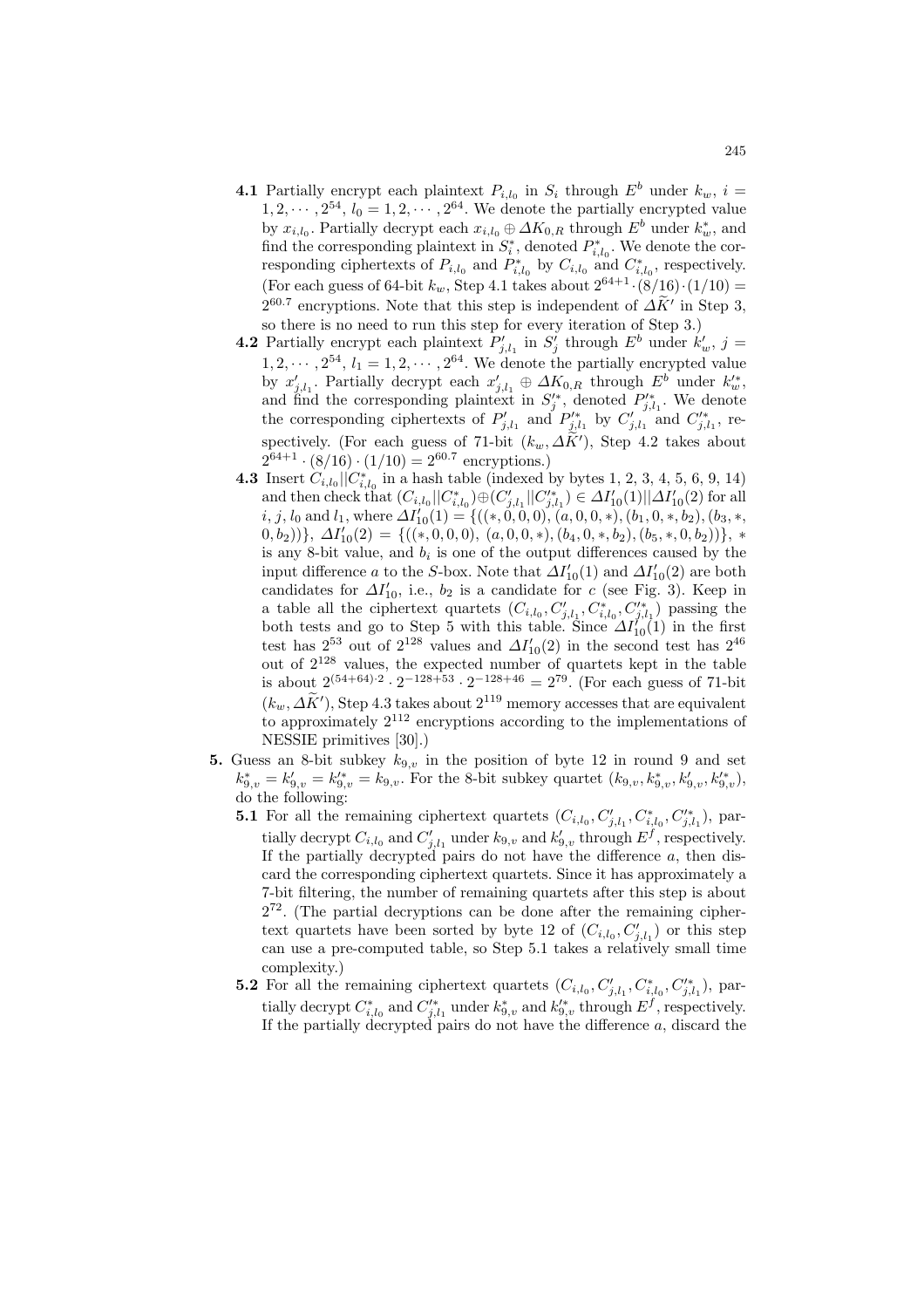corresponding ciphertext quartets and then go to Step 6. It also imposes approximately a 7-bit filtering, hence the number of remaining quartets after this step is about  $2^{65}$ . (Similarly, Step 5.2 can be performed efficiently.)

- **6.** Guess an 8-bit subkey  $k_{9,w}$  in the position of byte 8 in round 9 and set  $k'_{9,w} = k_{9,w}$ . For the 8-bit subkey pair  $(k_{9,w}, k'_{9,w})$ , do the following:
	- **6.1** For all the remaining ciphertext quartets  $(C_{i,l_0}, C'_{j,l_1}, C^*_{i,l_0}, C'^*_{j,l_1})$ , partially decrypt  $C_{i,l_0}$  and  $C'_{j,l_1}$  under  $k_{9,w}$  and  $k'_{9,w}$  through  $E^f$ , respectively. If the partially decrypted pairs do not have the difference  $a$ , then discard the corresponding ciphertext quartets. Since this imposes approximately a 7-bit filtering, the number of remaining quartets after this step is about  $2^{58}$ .
	- **6.2** Guess an 8-bit value d to form an 8-bit subkey pair  $(k_{9,w}^* = k_{9,w} \oplus d,$  $k_{9,w}^{\prime *} = k_{9,w} \oplus d$  in the position of byte 8 in round 9. For the 8-bit subkey pair  $(k_{9,w}^*, k_{9,w}^{\prime *})$ , do the following:
		- **6.2.1** For all the remaining ciphertext quartets  $(C_{i,l_0}, C'_{j,l_1}, C^*_{i,l_0}, C''_{j,l_1}),$ partially decrypt  $C_{i,l_0}^*$  and  $C_{j,l_1}^*$  under  $k_{9,w}^*$  and  $k_{9,w}^{\prime*}$  through  $E^f$ , respectively. If the partially decrypted pairs do not have the difference a, discard the corresponding ciphertext quartets and then go to Step 7. It also induces approximately a 7-bit filtering, hence the number of remaining quartets after this step is about  $2^{51}$ . (Similarly, Step 6 can be performed efficiently.)
- 7. Guess a 32-bit subkey  $k_{9,y}$  in the position of bytes 0, 7, 10, 13 in round 9 and compute  $k'_{9,y} = k_{9,y} \oplus (a, 0, 0, 0)$ . For the 32-bit subkey pair  $(k_{9,y}, k'_{9,y})$ , do the following:
	- 7.1 For all the remaining ciphertext quartets  $(C_{i,l_0}, C'_{j,l_1}, C^*_{i,l_0}, C'^*_{j,l_1})$ , partially decrypt  $C_{i,l_0}$  and  $C'_{j,l_1}$  under  $k_{9,y}$  and  $k'_{9,y}$  through  $E^f$ , respectively. If the differences of the partially decrypted pairs are not in  $\beta$  (see Eq. (1)), then discard the corresponding ciphertext quartets. Since  $B$  has  $2^7 - 1$  out of  $2^{32}$  values, the remaining quartets after this step is about 2<sup>26</sup>. (For each guess of 127-bit  $(k_{9,y}, d, k_{9,w}, k_{9,v}, k_w, \Delta \widetilde{K}')$ , Step 7.1 takes  $2^{51+1} \cdot (4/16) \cdot (1/10) = 2^{46.7}$  encryptions.)
	- 7.2 Guess two 8-bit values e, f to form a 32-bit subkey pair  $(k_{9,y}^* = k_{9,y} \oplus$  $(d, 0, e, f), k_{9,y}^{\prime *} = k_{9,y} \oplus (d \oplus a, 0, e, f))$  in the position of bytes 0, 7, 10, 13 in round 9. For the 32-bit subkey pair  $(k_{9,y}^*, k_{9,y}^*)$ , do the following:
		- **7.2.1** For all the remaining ciphertext quartets  $(C_{i,l_0}, C'_{j,l_1}, C^*_{i,l_0}, C''_{j,l_1}),$ partially decrypt  $C_{i,l_0}^*$  and  $C_{j,l_1}^*$  under  $k_{9,y}^*$  and  $k_{9,y}^{\prime *}$  through  $E^f$ , respectively. If the differences of the partially decrypted pairs are not in  $\beta$ , discard the corresponding ciphertext quartets and then go to Step 8. This also induces approximately about a 25-bit filtering, hence the number of remaining quartets after this step is about 2 for each wrong key guess. (For each guess of 143-bit  $(e, f, k_{9,y}, d, k_{9,w}, k_{9,v}, d, k_{9,w}, k_{9,w})$  $k_w, \Delta \tilde{K}$ , this step takes  $2^{26+1} \cdot (4/16) \cdot (1/10) = 2^{21.7}$  encryptions.)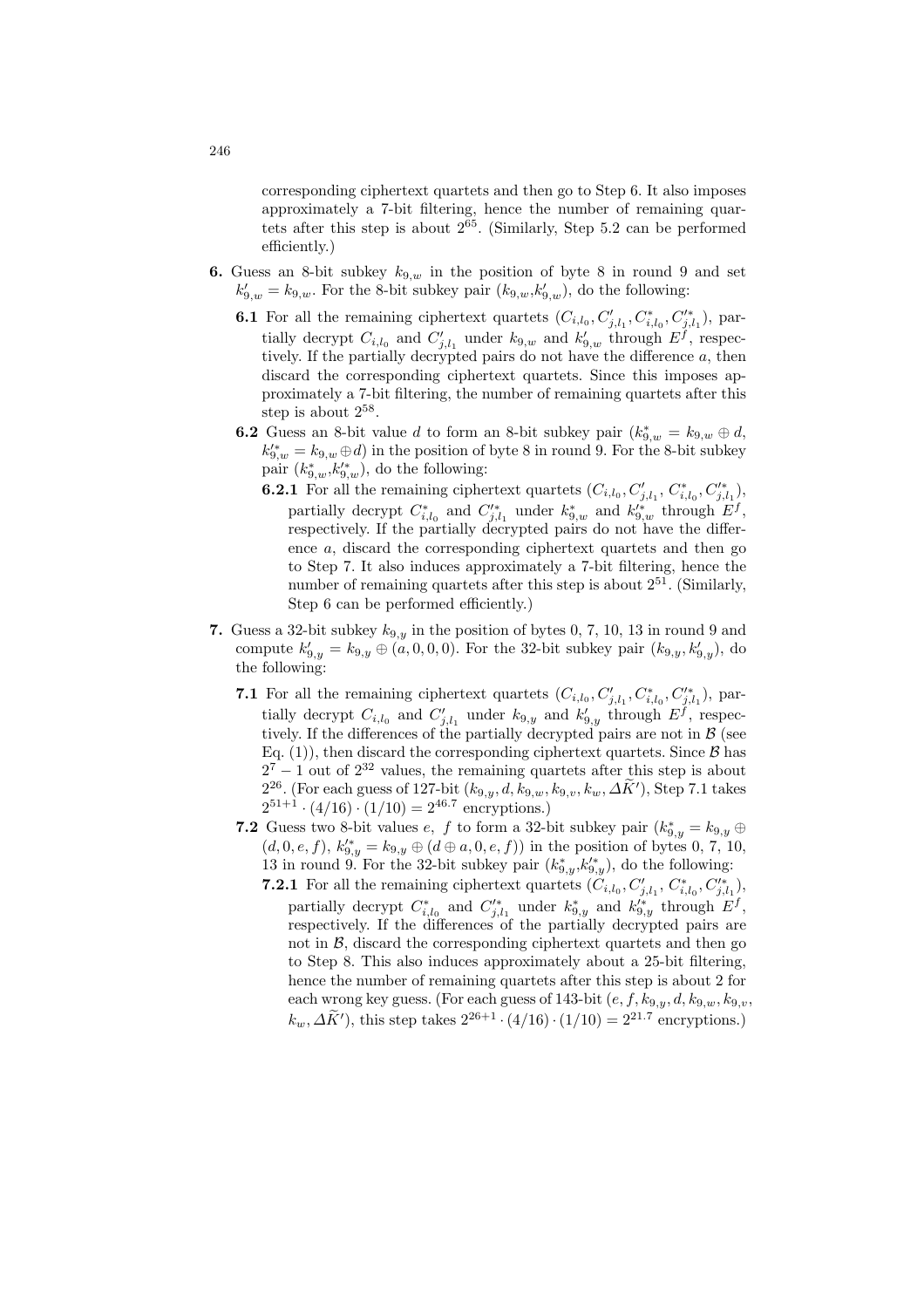- **8.** For the remaining ciphertext quartets  $(C_{i,l_0}, C'_{j,l_1}, C^*_{i,l_0}, C'^*_{j,l_1})$ , classify the quartets according to the differences of  $C_{i,l_0}$  and  $C'_{j,l_1}$  by byte 11. Discard all the ciphertext quartets except for the group with the largest number of quartets and then go to Step 9. Since this results in approximately a 7-bit filtering for each pair of quartets, the remaining quartets after this step is expected to be about  $2^{-6}$  for each wrong key guess. (It takes a relatively small time complexity.)
- 9. If there are more than 16 quartets in the table, then output the guessed subkey quartet as the right one. Otherwise, run the above steps with another guess for the subkey quartet, i.e.,  $(e, f, k_{9,y}, d, k_{9,w}, k_{9,v}, k_w, \Delta \widetilde{K}^{\prime})$ .

About  $2^{125}$  chosen plaintexts in Steps 1, 2 and 3 are encrypted on average, hence the data complexity of this attack is about  $2^{125}$  related-key chosen plaintexts and the time complexity of Steps 1, 2 and 3 is about 2<sup>125</sup> encryptions. Step 4 runs about  $2^{70}$  times, so the time complexity of Step 4.2 is about  $2^{60.7+70} = 2^{130.7}$ encryptions (it can be improved by a factor of about  $2<sup>4</sup>$  by using a pre-computed table<sup>1</sup>) and the time complexity of Step 4.3 is about  $2^{112+70} = 2^{182}$  encryptions. As stated above, Steps 5, 6 and 8 take relatively small time complexities compared to other steps.

The time complexity for Step 7 depends on how many times this step runs, which can be measured by the number of guessed subkeys (including  $d, e$  and f). Since Steps 7.1 and 7.2 run in this attack  $2^{126}$  and  $2^{142}$  times on average, these steps take  $2^{172.7}$  and  $2^{163.7}$  encryptions, respectively. However, the time complexities of these steps can be improved by using a divide and conquer technique. In Step 7.1, two of the four bytes of the remaining ciphertext quartets are first decrypted (these partial decryptions can be performed after the remaining ciphertext quartets are sorted by these two bytes) and discard the ciphertext quartets of which the decrypted two bytes do not have a difference in  $\beta$  with respect to the two-byte position, and then do this test with other two bytes of the remaining ciphertext quartets byte by byte. With this divide and conquer technique, we can also run Step 7.2. This method allows Steps 7.1 and 7.2 to decrease their time complexities down to about  $2^{135.7}$  and  $2^{146.7}$  encryptions, respectively.

We can calculate the success rate of the attack by using the Poisson distribution. Since the expected number of remaining quartets for each wrong subkey quartet is  $2^{-6}$ , the probability that the number of remaining quartets for each wrong subkey quartet is larger than 16 is  $2^{-150}$  by the Poisson distribution,  $X \sim \text{Poi}(\lambda = 2^{-6}), Pr_X[X > 16] \approx 2^{-150}$ . It follows that the probability that the attack outputs a wrong subkey quartet is quite low, since the total number of guessed wrong subkey quartets is about  $2^{142}$ . On the other hand, the expected number of remaining quartets for the right subkey quartet is about  $2^5 = 2^{236} \cdot 2^{-231}$  due to our 8-round related-key rectangle distinguisher. Thus,

Before running this attack, we can pre-compute a table which keeps  $2^{64}$  input pairs  $(I_0, I_0^*)$  to round 0, where  $I_0^* = BS^{-1}(SR^{-1}(MC^{-1}(MC(SR(BS(I_0))) \oplus \Delta K_{0,R}))).$ If Step 4.1 has access to this table for each guessed subkey  $(k_w, k_w^*)$ , it can find plaintext pairs  $(P_{i,l}, P_{i,l}^*)$  by XORing  $(k_w, k_w^*)$  with  $(I_0, I_0^*)$ .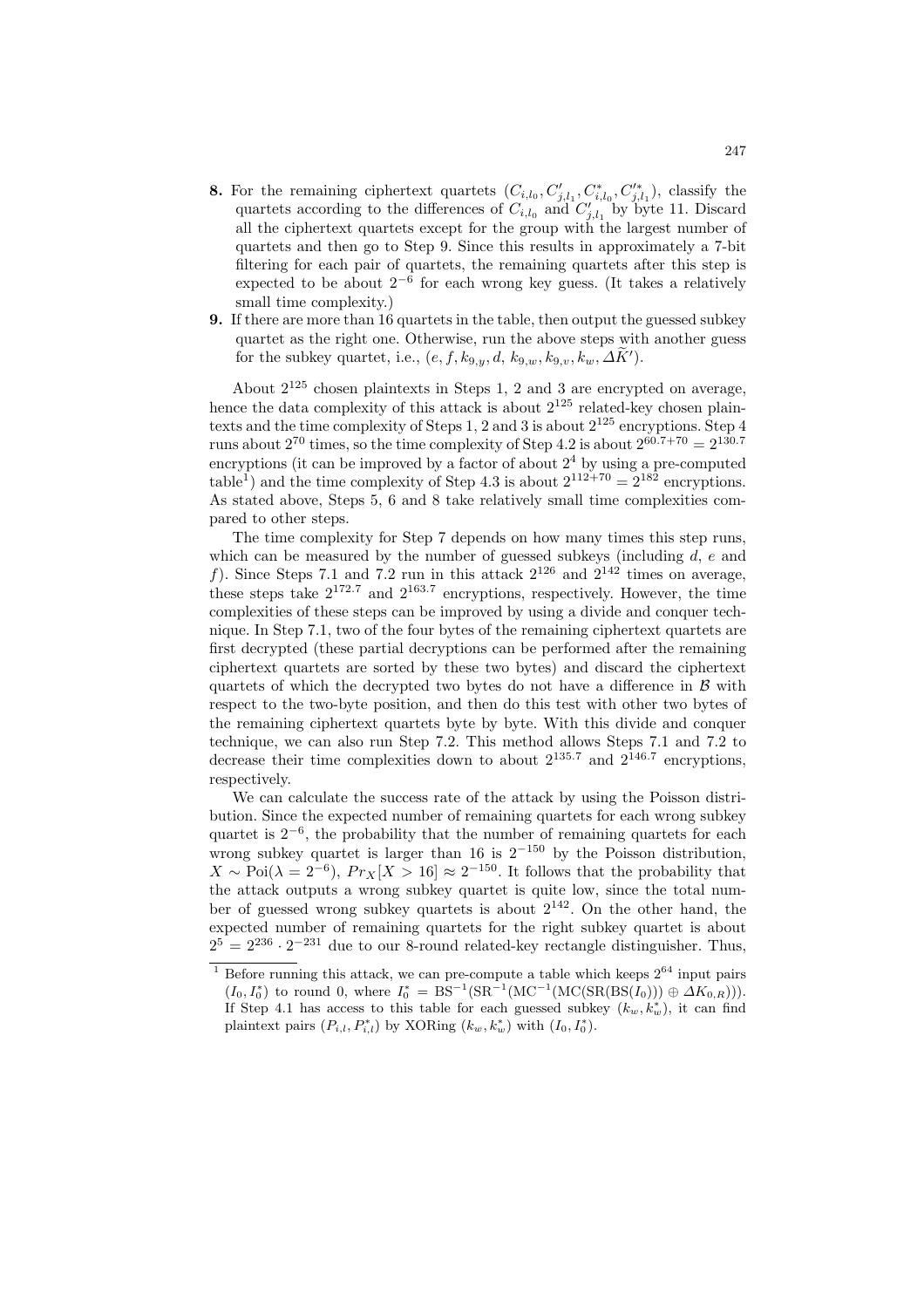the probability that the number of remaining quartets for the right key quartet is larger than 16 is 0.99 by the Poisson distribution,  $Y \sim \text{Poi}(\lambda = 2^5)$ ,  $Pr_Y[Y > 16] \approx 0.99.$ 

Therefore, this attack works with a data complexity of about  $2^{125}$  related-key chosen plaintexts and with a time complexity of about  $2^{182}$  encryptions and with a success rate of 0.99.

#### 4.3 Reducing the Number of Related Keys from 256 to 64

If we take more delicate related keys in our attack, we can reduce the number of related keys from 256 to 64 (note that the basic idea of this method has been introduced in [8]). The following 64 related keys can be used in our attack:

- 16 key candidates  $K^i$   $(i = 0, 1, \dots, 15)$  for the key K such that all the bytes of the 16  $K<sup>i</sup>$  have the same values in each byte position except that byte 3 is the same as byte 11 in each  $K^i$ , say  $s_i$ , but  $s_0$ ,  $s_1$ ,  $\cdots$ ,  $s_{15}$  are all pairwise distinct.
- $-16$  key candidates  $K^{*i}$  for the key  $K^*$  such that bytes 1 and 9 of  $K^i \oplus K^{*i}$ are both a, and the other bytes of  $K^i \oplus K^{*i}$  are all 0.
- 16 key candidates  $K^{ij}$   $(j = 0, 1, \dots, 15)$  for the key K' such that all the bytes of the 16  $K^{ij}$  are the same as those of  $K^i$  for some i except that byte 3 is the same as byte 11 in each  $K^{ij}$ , say  $t_j$ , but  $t_0, t_1, \dots, t_{15}$  are all pairwise distinct, and bytes 8 and 12 of  $K^{j} \oplus K^{i}$  are both a.
- $-16$  key candidates  $K'^{*j}$  for the key  $K'^{*}$  such that bytes 1 and 9 of  $K'^{*j} \oplus K'^{j}$ are both a, and the other bytes of  $K'^{*j} \oplus K'^{j}$  are all 0.

Using these delicately chosen key relationships, we can make 256 key quartets  $(K^i, K^{*i}, K'^j, K'^{*j})$  of which one is expected to satisfy the desired key condition,  $K^i \oplus K^{*i} = K'^j \oplus K'^{*j} = \Delta K$  and  $K^i \oplus K'^j = K^{*i} \oplus K'^{*j} = \Delta K'$  (note that bytes 3 and 11 of  $K^i \oplus K'^j$  and  $K^{*i} \oplus K'^{*j}$  are both  $s_i \oplus t_j$  of which one is expected to be b).

If the above 64 related keys are used in our attack algorithm, the attack works with a data complexity of  $2^{124}$  related-key chosen plaintexts (due to the fact that the attack takes  $2^{118}$  chosen plaintext queries for each key) and with a time complexity of  $2^{183}$  encryptions (due to the fact that Step 4.3 is iterated  $2^7$ times on average by the 256 key quartets).

# 5 Related-Key Rectangle Attacks on 8-Round AES-192 and 9-Round AES-256

Similarly, we can construct related-key rectangle attacks on 8-round AES-192 with two related keys ( $\Delta K \neq 0$  and  $\Delta K' = 0$ ) and on 9-round AES-256 with four related keys ( $\Delta K \neq 0$ ,  $\Delta K' \neq 0$  and  $\Delta K \neq \Delta K'$ ).

The attack on 8-round AES-192 with two related keys recovers bytes 1, 2, 6, 7, 8, 11, 12, 13 of the whitening key pair  $(K_w, K_w^*)$  and bytes 3, 6, 9, 12 of the subkey pair  $(K_7, K_7^*)$  with a data complexity of about  $2^{94}$  related-key chosen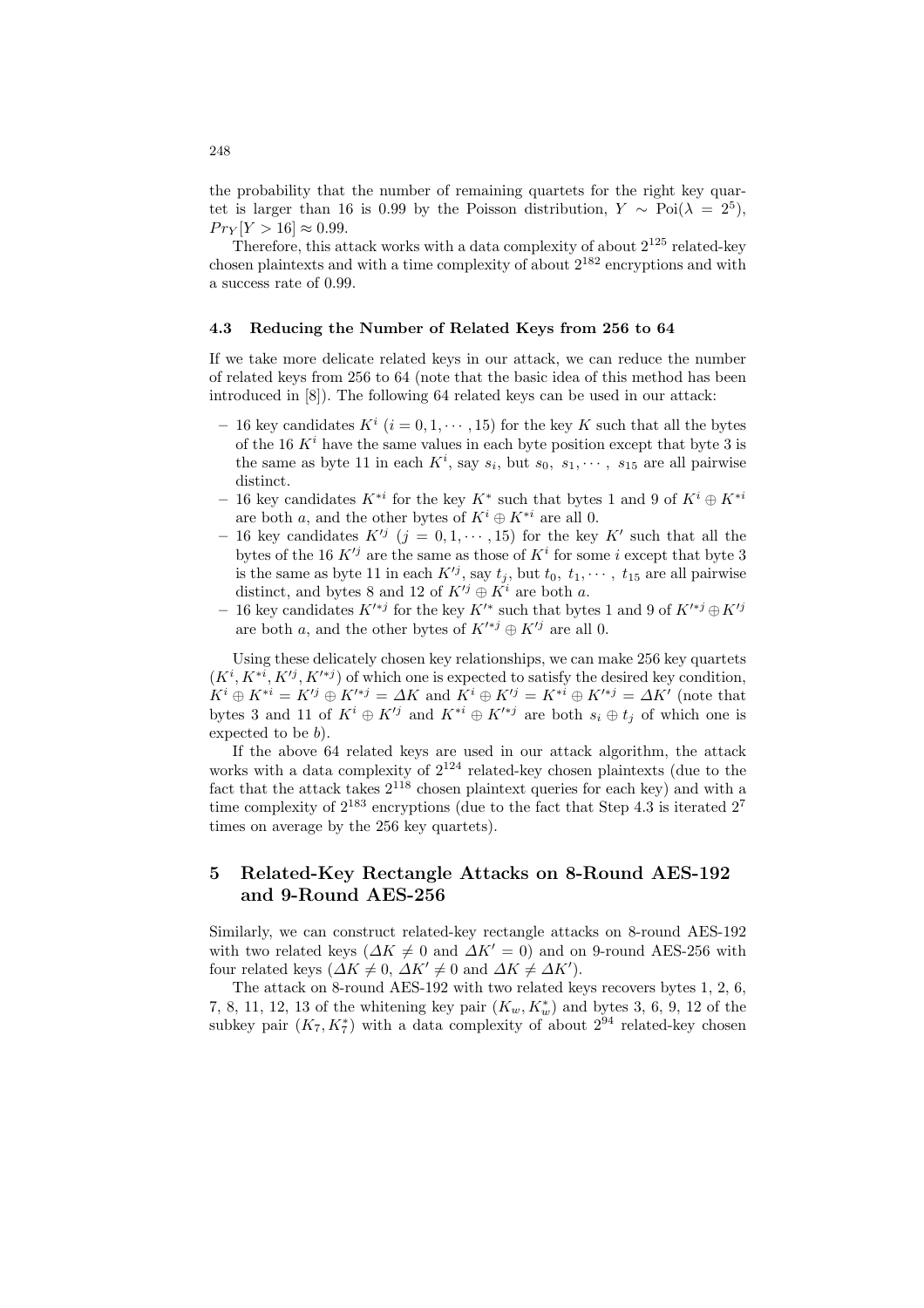plaintexts, a time complexity of about  $2^{120}$  encryptions and a success rate of 0.9. See Figs. 2 and 4 for a schematic description of our 8-round AES-192 attack (note that the related-key truncated differential in Fig. 2 is used for  $E^b$  and  $E^0$ in this attack).



Fig. 4. The second truncated differential for rounds 5-6  $(E^1)$  and the following differential for round 7  $(E^f)$ 

The attack on 9-round AES-256 with four related keys recovers bytes 1, 2, 6, 7, 8, 11, 12, 13 of the whitening key quartet  $(K_w, K_w^*, K_w', K_w'^*)$  and bytes 0, 4, 8, 12 of the subkey quartet  $(K_8, K_8^*, K_8', K_8'^*)$  with a data complexity of about  $2^{99}$  related-key chosen plaintexts, a time complexity of about  $2^{120}$  encryptions and a success rate of 0.9. See Figs. 5 and 6 for a schematic description of our 9-round AES-256 attack.



Fig. 5. The first related-key truncated differential for rounds 1-4 including the key addition step of round  $0 \ (E^0)$ , and the preceding differential for round 0 including the whitening key addition step and excluding the key addition step of round  $0 \ (E^b)$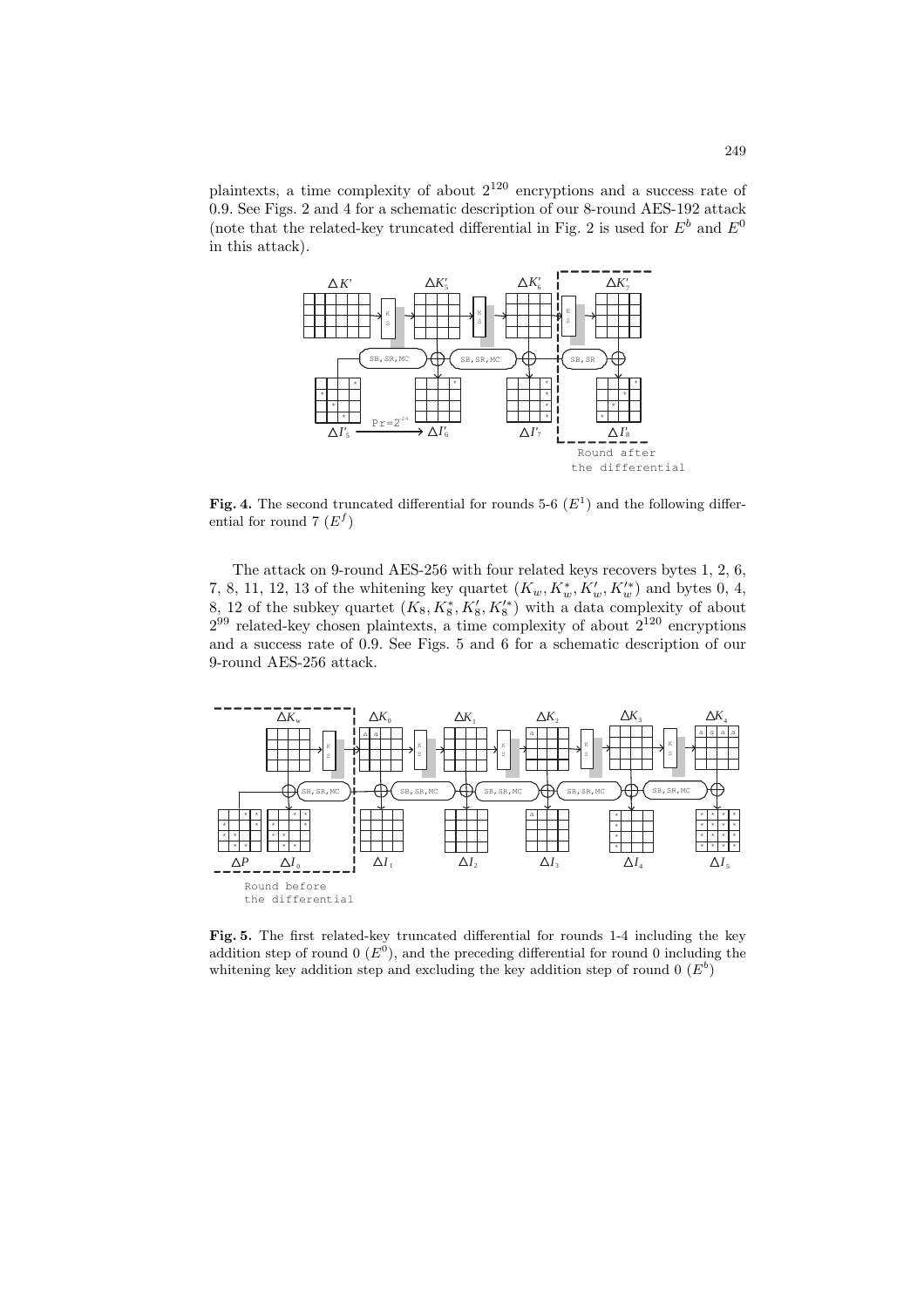

Fig. 6. The second related-key truncated differential for rounds 5-7  $(E^1)$  and the following differential for round  $8(E^f)$ 

# 6 Comments on the 9-Round AES-192 Attack Presented at Eurocrypt 2005

At Eurocrypt 2005, Biham, Dunkelman and Keller [6] presented a 9-round AES-192 attack which requires 256 related keys, a data complexity of  $2^{86}$  relatedkey chosen plaintexts and a time complexity of  $2^{125}$  encryptions. However, we have observed that there is some flaw in the key guessing step in their attack. In order to complete their attack, we need to guess in addition 56 bits of the subkey in the last round, hence the attack requires a larger time complexity of  $2^{181} = 2^{125} \cdot 2^{56}$  rather than  $2^{125}$  encryptions.

Moreover, their attack can be mounted based on 64 related keys as in our 10-round AES-192 attack. Similarly, it allows the 9-round AES-192 attack to work with a smaller data complexity, but a larger time complexity than the original ones; in our observation their attack works with 64 related keys, a data complexity of  $2^{85}$  related-key chosen plaintexts and a time complexity of  $2^{182}$ . This method (for reducing the number of related keys) can also be used in the 10-round AES-256 attack presented at Eurocrypt 2005. See Table 1 for the attack complexity.

## 7 Conclusion

In this paper we have presented related-key rectangle attacks on 8-round AES-192 with 2 related keys, 10-round AES-192 with 64 or 256 related keys and 9-round AES-256 with 4 related keys, which are faster than exhaustive key search. All our attacks have been designed based on the key scheduling algorithms of AES-192 and AES-256 which have relatively slow difference propagations.

Our 10-round AES-192 attack leads to the best known attack on AES-192 and our 8-round AES-192, 9-round AES-256 attacks are both better than previously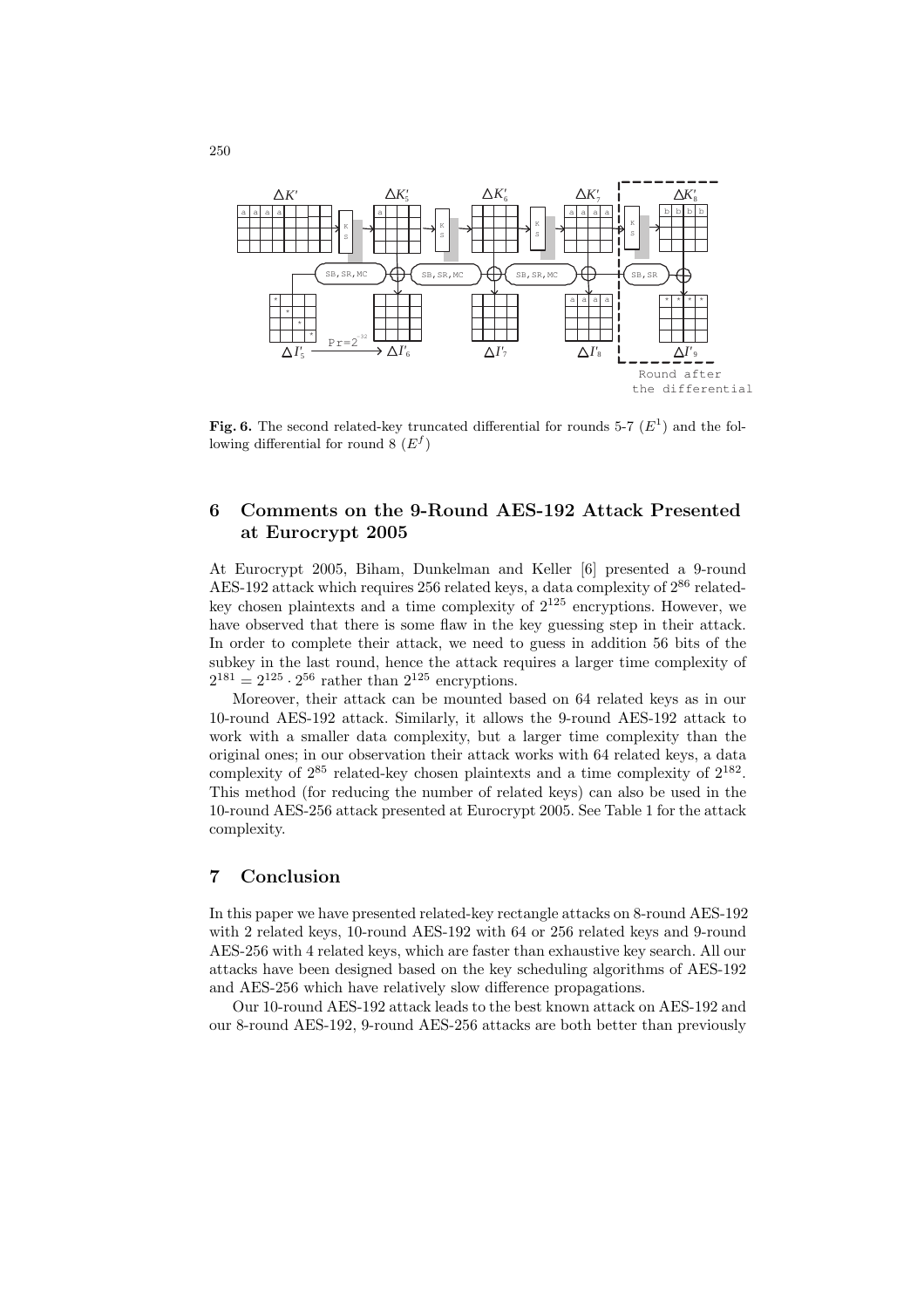best known attacks on AES-192 with 2 related keys and AES-256 with 4 related keys in terms of the number of attacked rounds and the data or time complexity. It should be clear, however, that none of these attacks presents a realistic threat to the security of the AES.

Acknowledgements We thank Orr Dunkelman and Nathan Keller for their helpful comments.

#### References

- 1. E. Biham and A. Shamir, Differential Cryptanalysis of DES-like Cryptosystems, Advances in Cryptology – Proceedings of CRYPTO 1990, LNCS 537, pp. 2-21, Springer-Verlag, 1990.
- 2. E. Biham, New Types of Cryptanalytic Attacks Using Related Keys, Journal of Cryptology, Vol. 7, No. 4, pp. 229-246, 1994.
- 3. E. Biham, A. Biryukov and A. Shamir, Cryptanalysis of Skipjack Reduced to 31 Rounds Using Impossible Differentials, Journal of Cryptology, Vol. 18, No. 4, pp. 291-311, 2005.
- 4. E. Biham and N. Keller, Cryptanalysis of Reduced Variants of Rijndael, http://csrc.nist.gov/encryption/aes/round2/conf3/aes3papers.html.
- 5. E. Biham, O. Dunkelman and N. Keller, The Rectangle Attack Rectangling the Serpent, Advances in Cryptology – Proceedings of EUROCRYPT 2001, LNCS 2045, pp. 340-357, Springer-Verlag, 2001.
- 6. E. Biham, O. Dunkelman and N. Keller, Related-Key Boomerang and Rectangle Attacks, Advances in Cryptology – Proceedings of EUROCRYPT 2005, LNCS 3494, pp. 507-525, Springer-Verlag, 2005.
- 7. E. Biham, O. Dunkelman and N. Keller, A Related-Key Rectangle Attack on the Full KASUMI, Advances in Cryptology – Proceedings of ASIACRYPT 2005, LNCS 3788, pp. 443-461, Springer-Verlag, 2005.
- 8. E. Biham, O. Dunkelman and N. Keller, Related-Key Impossible Differential Attacks on AES-192, Topics in Cryptology – Proceedings of CT-RSA 2006, LNCS 3860, pp. 21-31, Springer-Verlag, 2006.
- 9. A. Biryukov, The Boomerang Attack on 5 and 6-Round AES, Proceedings of AES 4, LNCS 3373, pp. 11-16, Springer-Verlag, 2005.
- 10. M. Blunden and A. Escott, Related Key Attacks on Reduced Round KASUMI, Proceedings of Fast Software Encryption 2001, LNCS 2355, pp. 277-285, Springer-Verlag, 2002.
- 11. J. Cheon, M. Kim, K. Kim, J. Lee and S. Kang, Improved Impossible Differential Cryptanalysis of Rijndael and Crypton, Proceedings of Information Security and Cryptology – ICISC 2001, LNCS 2288, pp. 39-49, Springer-Verlag, 2001.
- 12. J. Daemen and V. Rijmen, The Design of Rijndael: AES the Advanced Encryption Standard, Springer-Verlag, 2002
- 13. O. Dunkelman, N. Keller and J. Kim, Related-Key Rectangle Attack on the Full SHACAL-1, Proceedings of Selected Areas in Cryptography 2006, to appear.
- 14. N. Ferguson, J. Kelsey, B. Schneier, M. Stay, D. Wagner and D. Whiting, Improved Cryptanalysis of Rijndael, Proceedings of Fast Software Encryption 2000, LNCS 1978, pp. 213-230, Springer-Verlag, 2001.